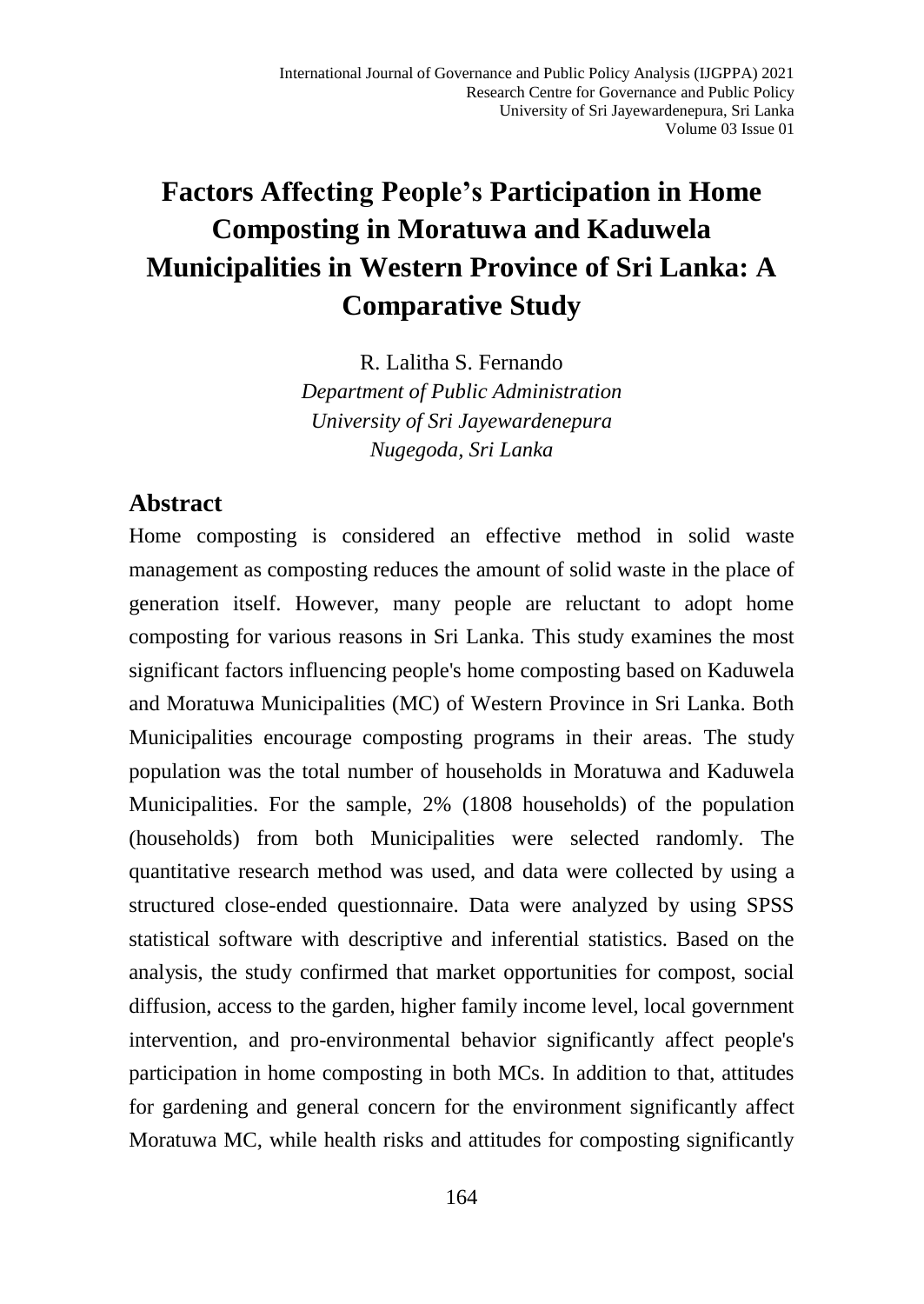affect Kaduwela MC for the people's participation in home composting. In comparatively, people's participation in home composting in Kaduwela MC relatively performs better than Moratuwa MC.

**Keywords:** Home Composting, Municipal Solid Waste Management, Sri Lanka

## **Introduction**

In contemporary societies, solid waste has become a serious issue, and many countries seek solutions to this issue as it is a high burden to society. Solid waste disposal is a major environmental problem in Sri Lanka right now, and it has become a national problem. Sri Lanka's National Action Plan identifies the dumping of hazardous waste as a major cause of land degradation (Karunasena & Wickramasundara, 2013, as cited in Bandara, 2010). Even though several solutions have been introduced for the solid waste problem in the country, none of them has become a success. Thus, solid waste disposal is one of the leading environmental problems in Sri Lanka.

Saja et al. (2021) mentioned that many areas face severe problems in managing 10 to 50 metric tons of waste per day in Sri Lanka. The generation of Municipal Solid Waste (M.S.W.) in Sri Lanka is 7210 tons per day and the collection efficiency is only 27%; recyclables make up close to 46% of the total collected waste (approximately 12% of total waste generated), and composting accounts for 25% of the total collected waste (approximately 7% of total waste generated) (Basnayake et al., 2019, as cited in Saja et al.,2021). Approximately 60% of the total waste is collected in the Western Province, which is approximately 30% of the total population in Sri Lanka (Dharmasiri, 2020). "Inadvertently, with the current trends continuing, it is likely to rise from 3.5 Metric tons (M.T.s) to 6 M.T.s per day with, each person generating around 0.64 kg waste per day in Sri Lanka with an estimated 4.8 billion M.T. of waste collected per annum in the country" (Dharmasiri, 2020). It is evident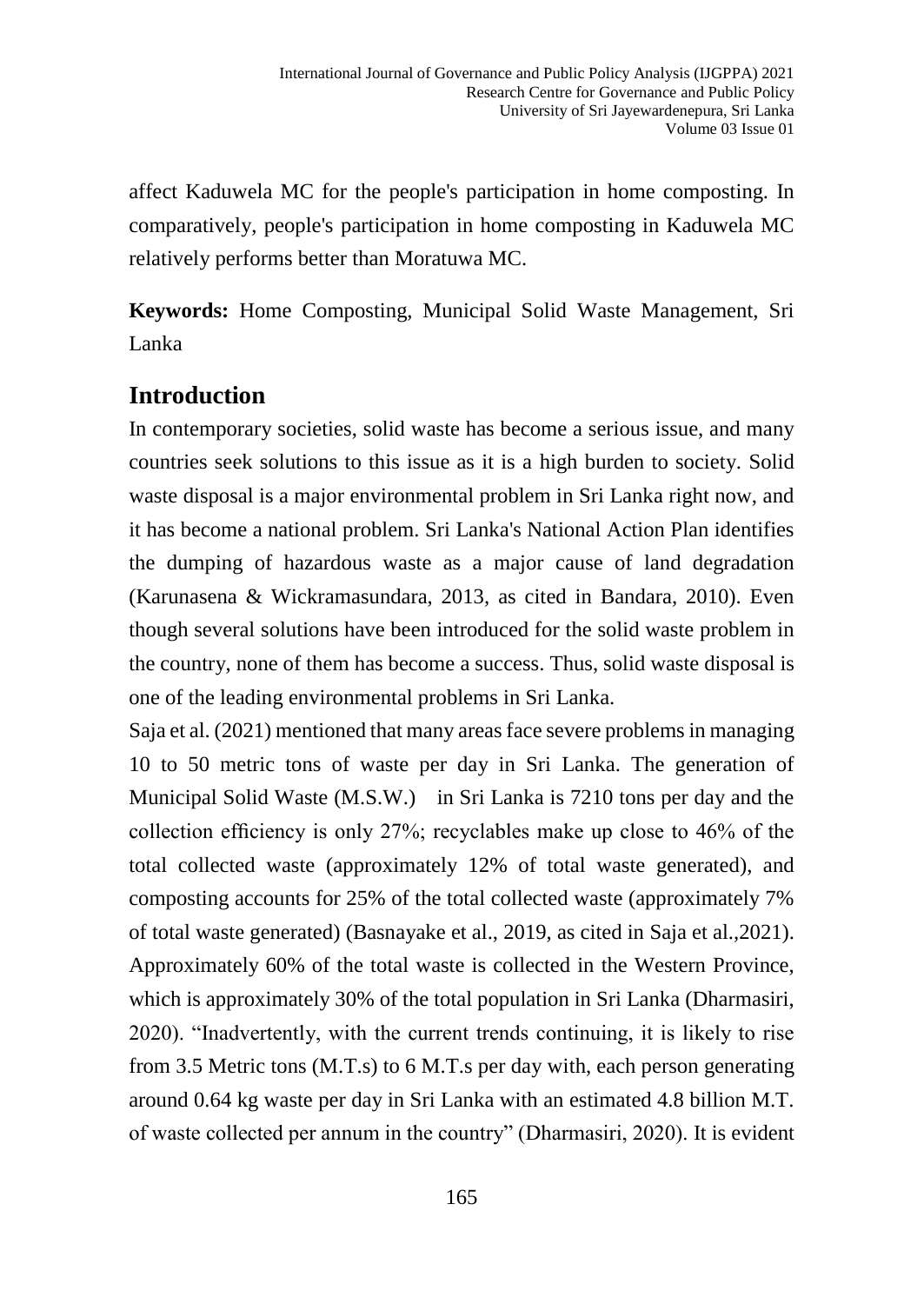that there is a severe issue of solid waste in Sri Lanka, but the country lacks an effective solution.

Community participation is an energetic method of successful integrated Solid Waste Management programs, and home composting is one the best modes to implement community-based Solid Waste Management (Mamo et al., 2008, as cited in Lekammudiyanse & Gunatilake, 2009). Home composting is the best approach in Solid Waste Management, but it is very limited in practice due to various reasons.

"The vast majority of domestic and commercial waste is natural, rotten, and suitable for compost production" (Gunawardena et al., 2007) that could be used for compost for the soil and recycling for reuse. Even with the highest amount of organic waste at the home level, composting can be done easily at home level seems to be acceptable to only a few families and the existing compost plants use industrial waste with heavy metals that reduce the quality of compost than standard household waste that can produce high-quality compost (Bandara, 2010).

The results of several studies on solid waste management reveal that composting is an appropriate and practical option in managing Municipal Solid Waste (M.S.W.) for many cities in Sri Lanka. Analyzing the composition of solid waste disposed of by the municipalities reveals that the largest fraction of domestic and commercial solid waste is organic, biodegradable, and appropriate for compost production (Gunawardena et al., 2007).

"Open dumping of solid waste has been the most common disposal practice in the country which causes destructive impact to the environment" (Gunawardena et al., 2007). Even though home composting is considered a more effective and economical method that also reduces the amount of solid waste in the place of generation, people's participation in home composting in local governments is not very successful.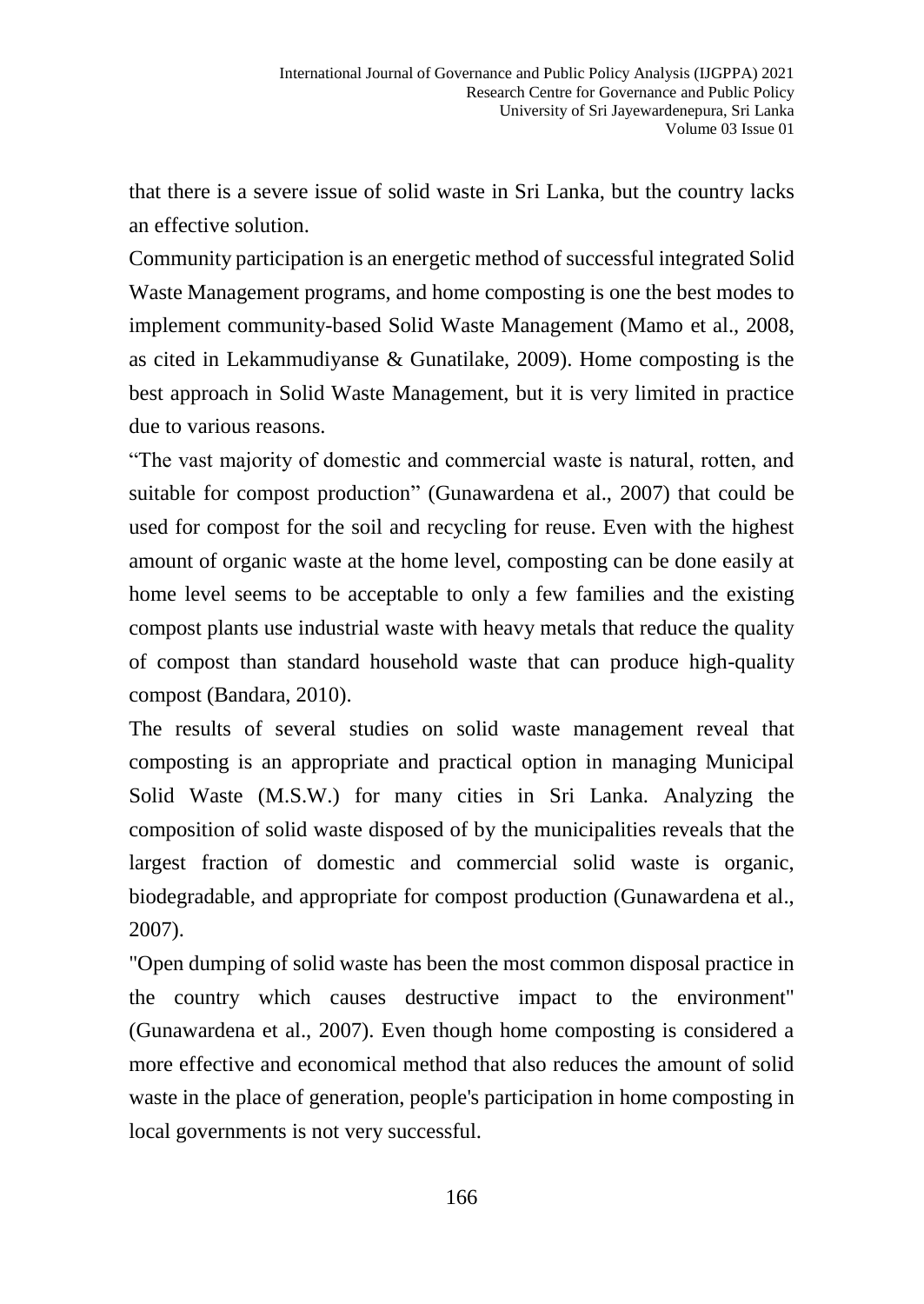However, when compared to other Municipalities (M.C.s) in the Western Province, Kaduwela and Moratuwa Municipalities perform relatively better. Even compared to people's participation in composting in Moratuwa MC, Kaduwela MC is slightly better. Sinnathamby et al. (2016) stated that Moratuwa Municipality collects around 100 metric tons of garbage, and 50 metric tons are recycled and composted. Liyanage et al. (2015) revealed that "solid waste generation in Kaduwela MC was estimated at 200 tons/day, of which about 116 tons are collected, including a biodegradable fraction of 54% to 68%". Also, as per Gurusinghe and Liyanage (2009), nearly 50% of households in the main city do home composting in the Kaduwela Municipality (as cited in Fernando, 2020), and only 7% of people do home composting in Moratuwa Municipality (Bandara, 2010, as cited in Fernando, 2020). Thus, the central question is what causes Kaduwela Municipal Council has more public participation in home composting than Moratuwa MC. Liyanage et al. (2015) have revealed by their study that Kaduwela MC has implemented a package of Solid Waste Management solutions to improve the effectiveness of Solid Waste Management in the area and private sector involvement in both Solid Waste Management in Kaduwela MC is remarkable. Even though several pieces of the literature suggested that lower public participation is a problem for home composting projects, very little attention has been paid to investigate the reasons for the lack of participation in home composting. Thus, this study attempts to investigate factors affecting home composting in the selected MCs. Thus, the findings of this research will be a viable solution as waste is a burning issue of local governments in Sri Lanka.

This study seeks to answer the following research questions

1. What are the significant factors affecting people's participation in home composting in the selected MCs?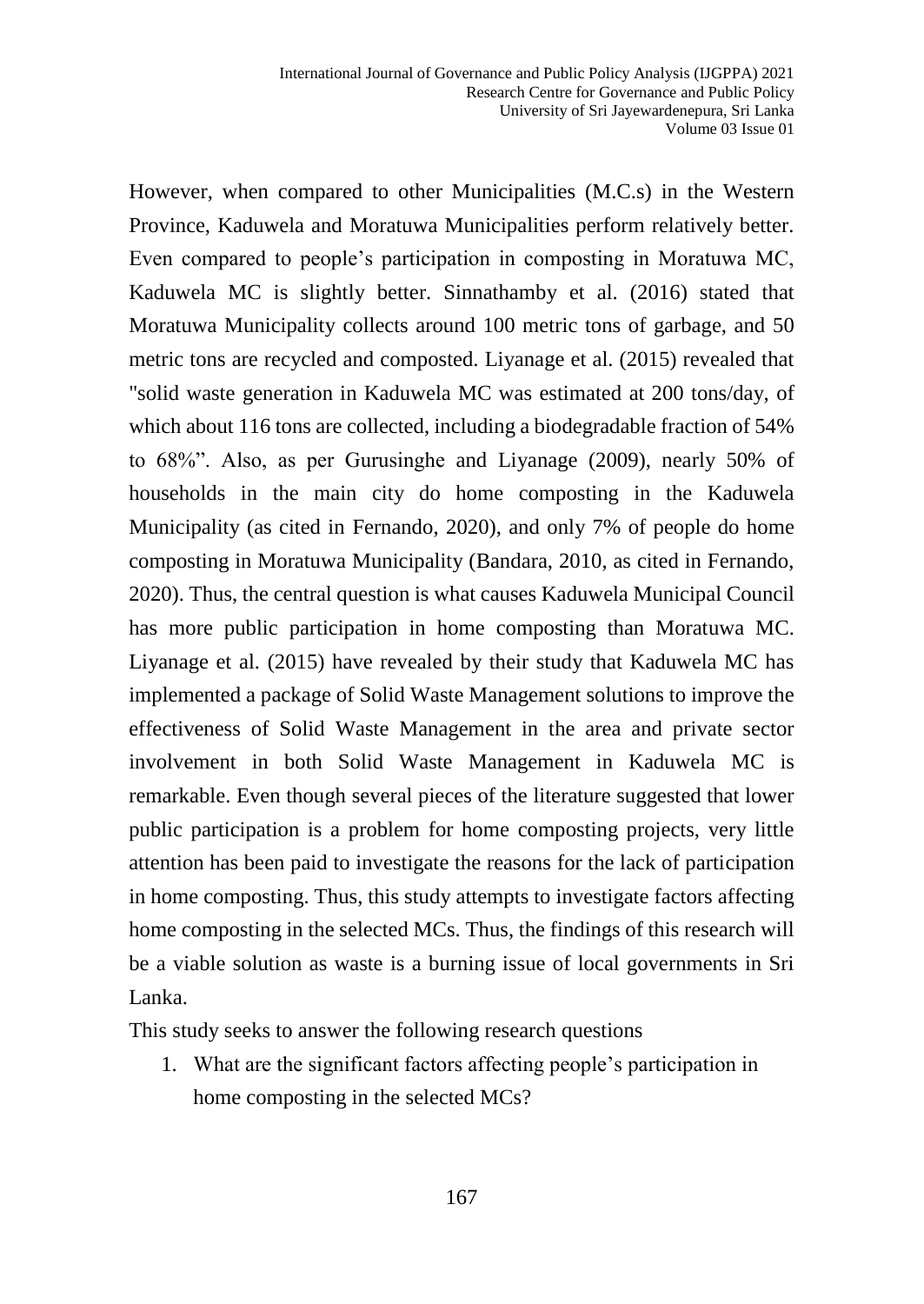2. Why people's participation in home composting in Kaduwela MC is relatively better than Moratuwa MC?

Moratuwa and Kaduwela MCs located in Colombo District, Western Province in Sri Lanka, are the study areas of the research. The Kaduwela Municipal Council (MC) consists of three regions, namely Battaramulla, Kaduwela, and Athurugiriya. Kaduwela Municipal MC has commenced a waste management project and collects 50 - 60 tons of waste every day (www.kaduwela.mc.gov.lk, 2019). The Municipality receives approximately 90 tons of garbage a day; among this, 40% are non-degradable wastes are sent to recycling and upcycling initiatives. The remaining 60%, nearly 35 million, was spent on composting; among them remaining 20% - 25% of waste was sent to landfills that are now gradually being brought down by the biogas unit (www.fit.lk, 2016).

Moratuwa is a town located on the south side of the Colombo District. The Moratuwa Municipality area is divided into 17 wards (UNDP / UN-Habitat, 2002) and 42 GN (Grama Niladhari - Village Officer) divisions (Data Collection Survey, 2016). In the Moratuwa MC, the Public Health Department is responsible for SWM activities. The department is headed by the Chief Public Health Inspector (CPHI). Public health inspectors (PHI) and supervisors (SV) assigned under the CPHI supervise waste collection services and road cleansing activities by zones. According to the information, the collected waste is 72 tons/day (Data Collection Survey, 2016).

## **Literature Review**

The literature section illustrates the theoretical background for the study, definitions, theories, and empirical research on people's participation in home composting.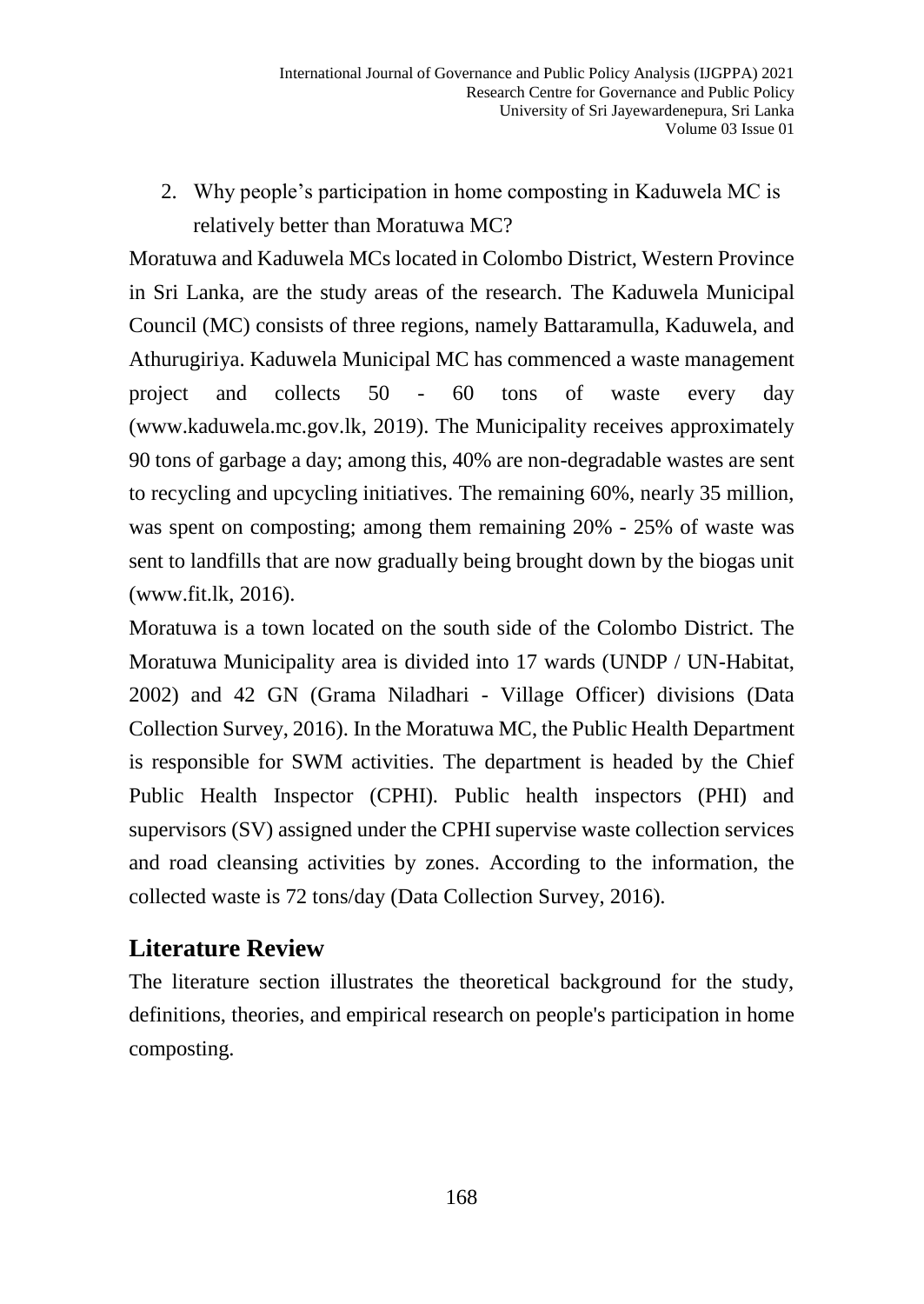## **People's Participation in Home Composting**

"People's participation in home composting could be defined as people's involvement in home composting to take responsibility for separating, collecting, treating and using their biodegradable organic waste" (Jasim & Smith, 2006). Thus, it generally refers to people's involvement in composting solid waste. "Home composting is a voluntary approach to waste management and is dependent on the attitudes and willingness of homeowners to take responsibility for separating, collecting, treating and using their biodegradable organic waste" (Jasim & Smith, 2006).

## **Household**

In this study, households mean "all the people in a family or group who live together in a house" [\(www.collins](http://www.collins/) dictionaries.com, 2021). People's participation is viewed as a process by which individuals are involved in initiating, deciding, planning, implementing, and managing the group and its activities (Samah & Aref, 2009).

## **Solid Waste**

"Solid Waste is any material that arises from human and animal activities that are normally discarded as useless or unwanted" (Tchobanoglous et al., 1993, as cited in Puopiel, 2010). Municipal Solid Waste means "the non-liquid waste material generated by public and private sectors through households, commercial establishments, agricultural activities, industries and institutions" (Farrell & Jones, 2009, as cited in Samarasinha et al., 2015).

## **Theories on Home Composting**

Several theories are explained by people's behavior in-home composing are discussed in the proceeding section.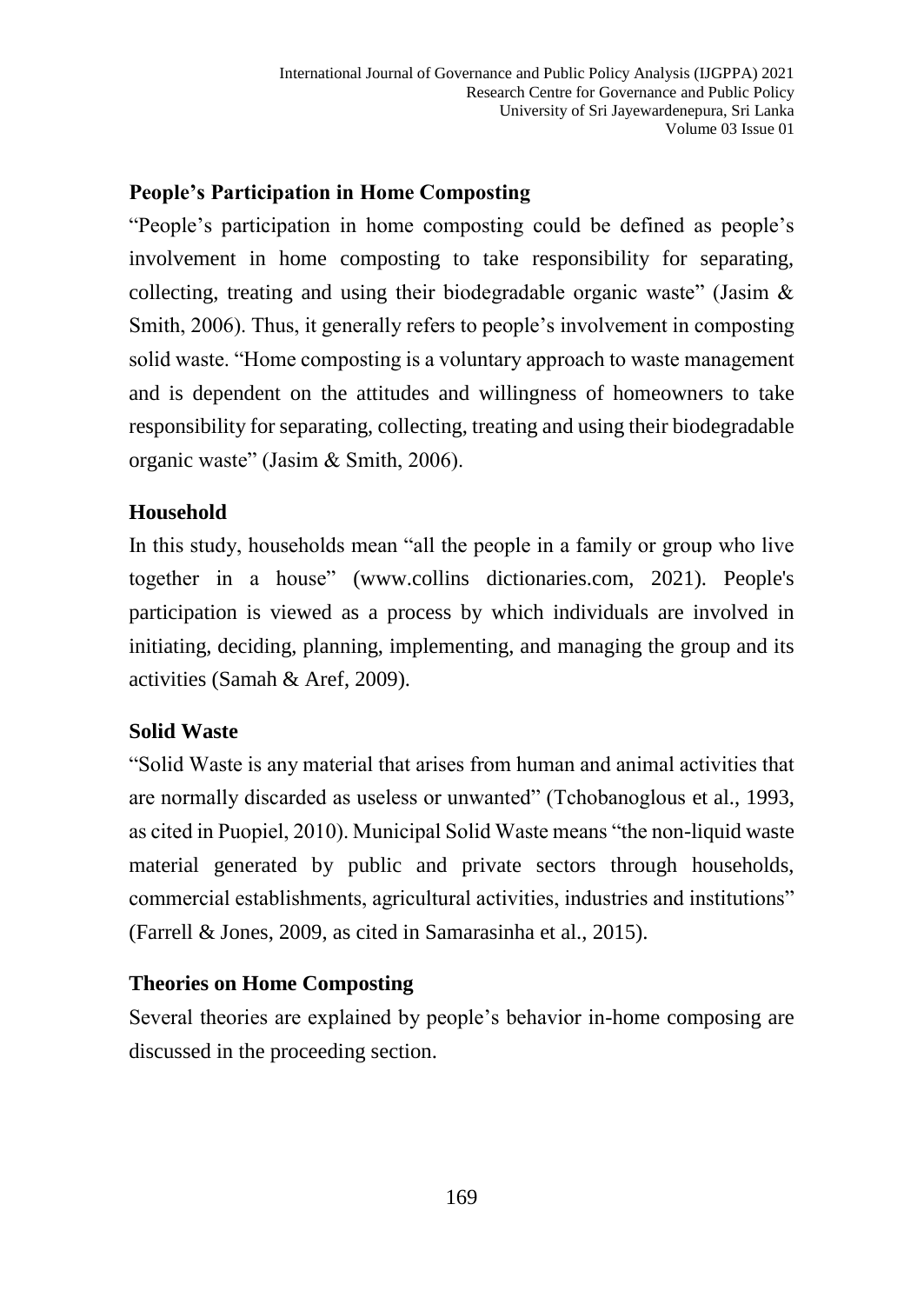#### *Theory of Planned Behavior*

Ajzen (2005, as cited in Goh et al., 2012) explained the Theory of Reasoned Action and its extension of the Theory of Planned Behavior as a person's intention to perform (or not to perform) behaviour is the most important determinant of action. Goh et al. (2012) argued that this model can be used to illustrate households' recycling behaviour including composting.

#### *Theory of Reasoned Action (T.R.A.)*

As per Al-Suqri and Al-Kharusi (2015), the behavior can largely be predicted by the individual's attitudes towards performing the behavior in question, through the intervening effect of behavioral intention. The important attitudes in this process are those that are specific to the specific behavior being studied, it is not sufficient to consider the individual's attitudes more generally (Ajzen, 1988; Fishbein & Ajzen, 1975, as cited in Al-Suqri & Al-Kharusi, 2015). According to the theory, a person's intentions about performing a behaviour (which ultimately determine whether they will do so) are influenced by social pressures or "subjective norms", which arise from their individual's perceptions of what others will think about them performing the behaviour in question (Vallerand et al., 1991, as cited in Al-Suqri & Al-Kharusi, 2015).

## *Integrated Model of Household Waste Management Behaviour*

Solid Waste Management is "a term that is used to refer to the process of collecting and treating solid wastes" (www.conserve-energy-future.com, 2021). Tucker and Speirs (2001) emphasized that none of the models related to home composting may succeed unless those are integrated. Further, to achieve a full description of Household Waste Management Behaviour, home composting needs to be set alongside all other waste management activities including source reduction, reuse, and recycling. Therefore, it is necessary to consider how home composting might be linked to those other activities to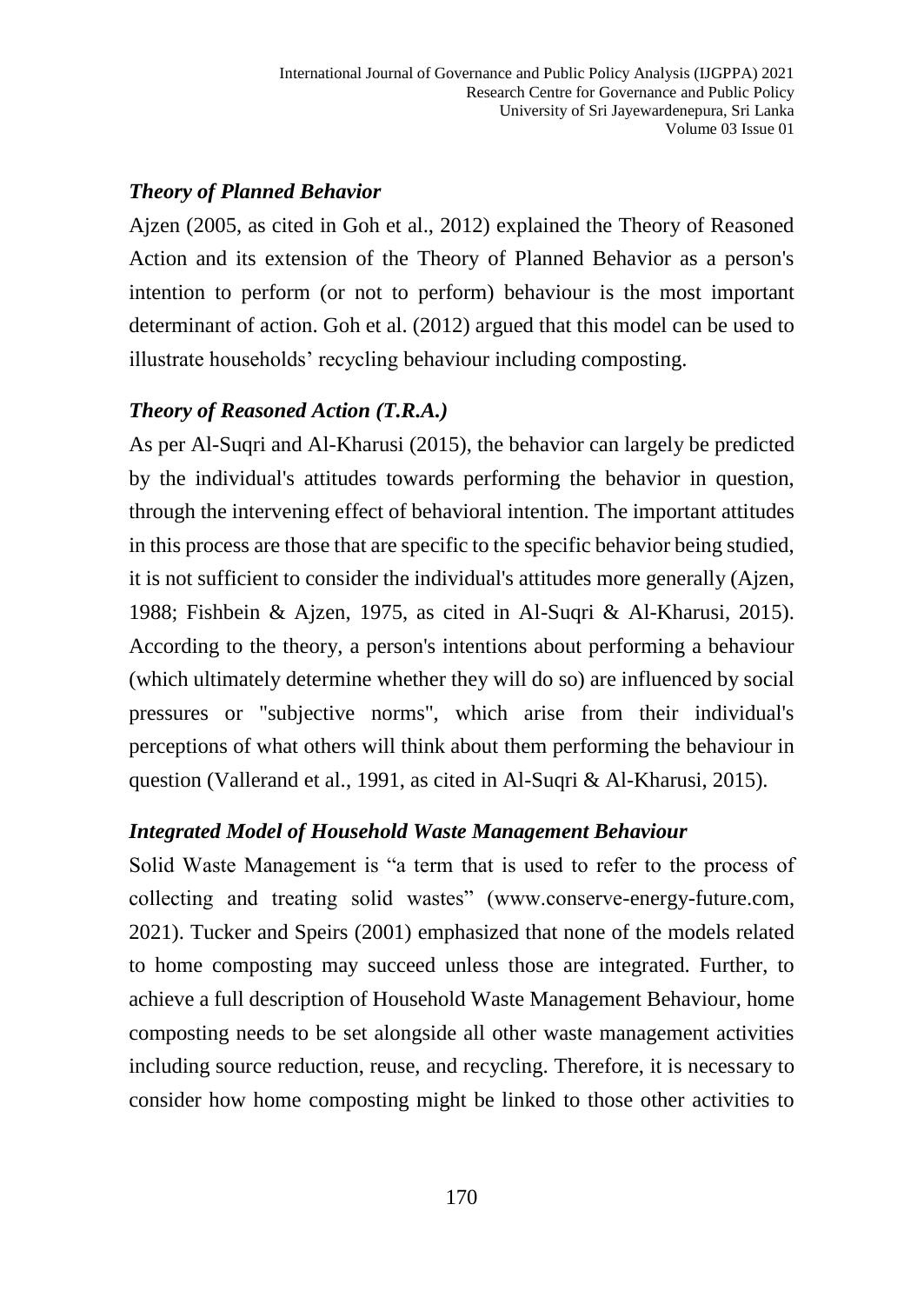provide a holistic description of Household Waste Management Behaviours (Tucker & Speirs, 2001).

## **Empirical Evidence on Factors Affecting People's Participation in Home Composting**

The literature revealed that socioeconomic and demographic variables, (particularly income level, and access to the garden), the intervention of local authorities (distribution of compost bins, advisory and monitoring services, financial benefits), other factors are the availability of market opportunities, people's attitudes (attitudes on composting and recycling, attitudes on gardening, general concern about environment), social norms and diffusion, health risks and pro-environmental behaviour affects people participation in home composting. Those factors among with the support of empirical research findings will be discussed in the proceeding section in detail.

#### **Socioeconomic and Demographic Variables**

#### *Income Level*

According to Mustapha (2013), people's composting rate is higher when their income level is greater as well as when their income level is lower; their composting rate is also lower. People's living standards directly affect their home composting participation (Bandara, 2010). Gamba and Oscamp (1994, as cited in Schultz, 2015) revealed through their study that higher-income earners have higher involvement in recycling.

#### *Access to Garden*

Nsimbe et al. (2018) noted "the possession of a garden was a significant explanatory variable associated with household composting", because people who have gardens may most likely use compost, the end product of composting in their gardens, as a soil conditioner**.** "The E.A. survey of home composting (E.A., 2000, as cited in Jasim & Smith, 2006) showed there was a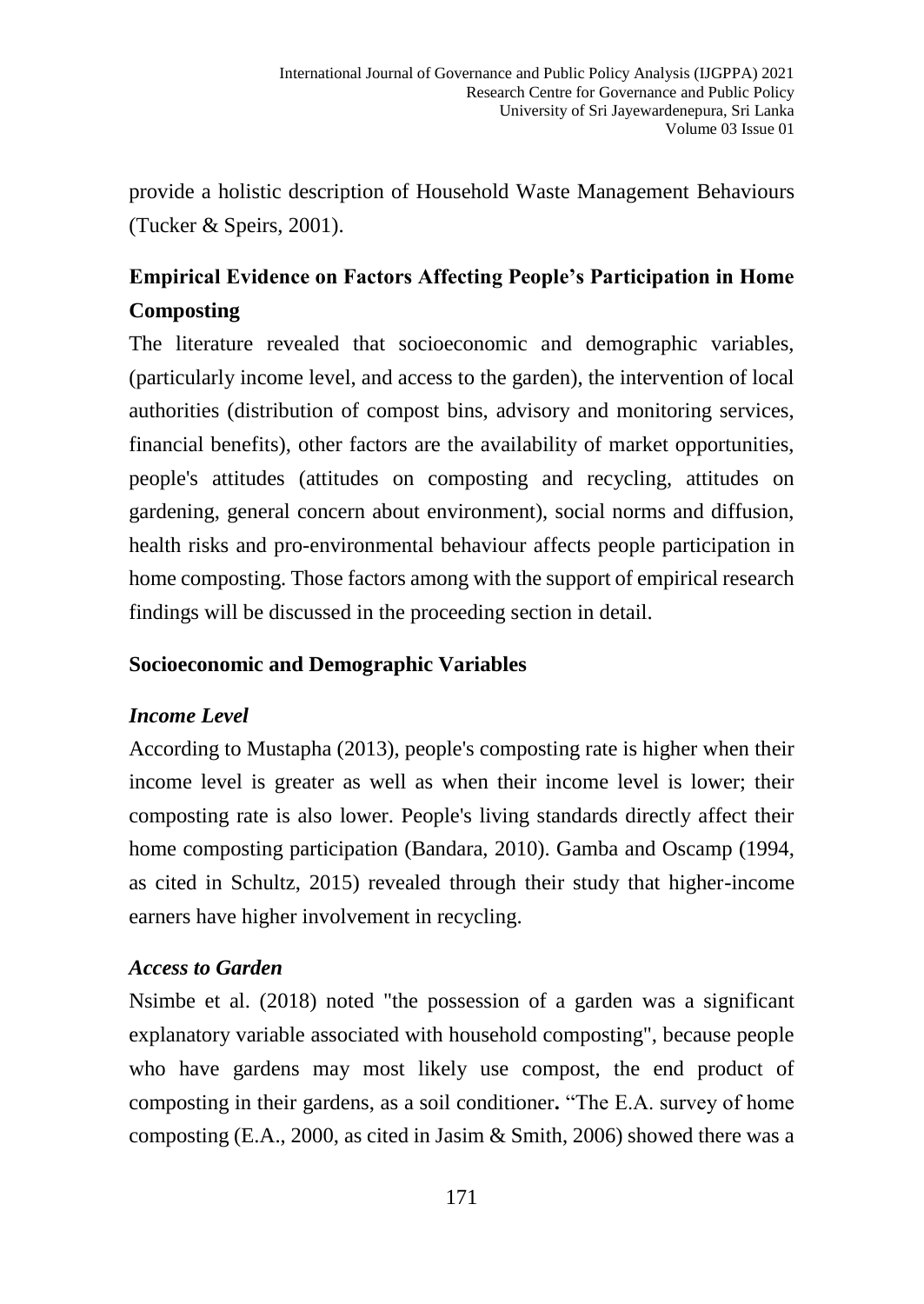statistically significant relationship between an increase in the rate of composting kitchen or garden waste amongst householders with access to an allotment or garden compared to the group without access to these facilities".

#### *The intervention of Local Authorities*

There are different local government initiations to influence people's participation in home composting. "Composting projects implemented by local authorities have many social benefits such as reducing health problems, improving scenic beauty, reducing environmental pollution, generating job opportunities while producing alternatives for chemical fertilizer" (Samarasinha, et al., 2015).

## *Distribution of Compost Bins*

"Compost bins are structures built to house compost. They are designed to facilitate the decomposition of organic matter through proper aeration and moisture retention" (Beaulieu, 2016). These kinds of compost bins will be very much helpful for household-level composting as it is the basic instrument for it. Availability of compost bins free of charge or at a low cost is necessary for composting at household levels. As measures to promote people's participation in home composting, some Municipal Councils provide compost bins (National Solid Waste Management Support Centre, 2011).

#### *Availability of Advisory and Monitoring Services*

National Solid Waste Management Support Centre (2011) stated that municipal councils provide information to encourage people's participation in home composting. Vicente and Reis (2008, as cited in Vitor & Mathinho, 2009) emphasized the importance of information about recycling that is required to increase households' levels of participation in recycling. Information and knowledge are important for any reason, and better-informed citizens on how to recycle are more likely to participate than others; more and better information and knowledge about recycling programs make easy the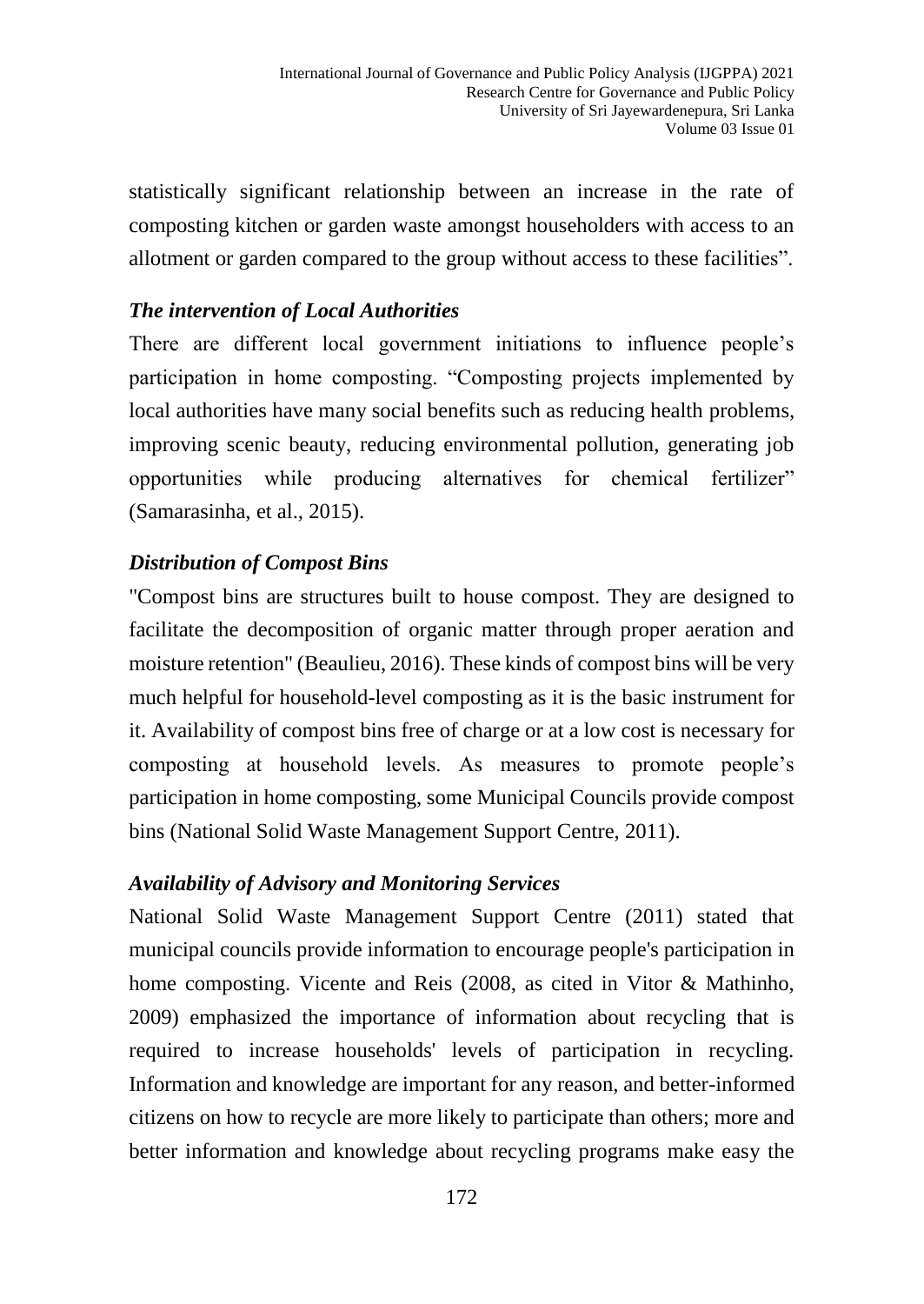process and reduce the perception of difficulty while it is an essential condition for the effectiveness of participation (Vicente & Reis, 2008, as cited in Vitor, & Mathinho, 2009). Vicente and Reis (2008) noted that the success of a recycling program depends on citizens' active participation in that recycling process and the reliability of information available through media.

## *Financial Benefits*

Household-level participation in home composting will be influenced through financial benefits such as tax reduction, grants, incentives, and subsidies. Samarasinha et al. (2015) stated that lack of funds, reluctance to impose new taxes or fees as constraints of home composting. Vicente and Reis (2008) said that the success of a recycling program depends on citizens' active participation in that recycling process, and providing incentives for households affect people's active participation in recycling behavior.

#### *Availability of Market Opportunities*

According to Rouse et al. (2008), marketing is about identifying and targeting customers and succeeding to sell products that satisfy customers at a price and in sufficient quantity to ensure the success of a business and although compost is a highly effective soil conditioner, which can reduce the need for chemical fertilizers. Rouse et al. (2008) and Fernando (2020) revealed that a good market to sell finished compost products motivates individuals to compost at the household level as it is an opportunity to earn new income easily.

## *Attitudes on Home Composting*

Attitudes mean "a predisposition or a tendency to respond positively or negatively towards a certain idea, object, person, or situation. Attitude influences an individual's choice of action, and responses to challenges, incentives, and rewards" (Business Dictionary, 2016). People's attitudes may positively or negatively influence their participation in home composting. According to Jasim and Smith (2006), the relationship between people's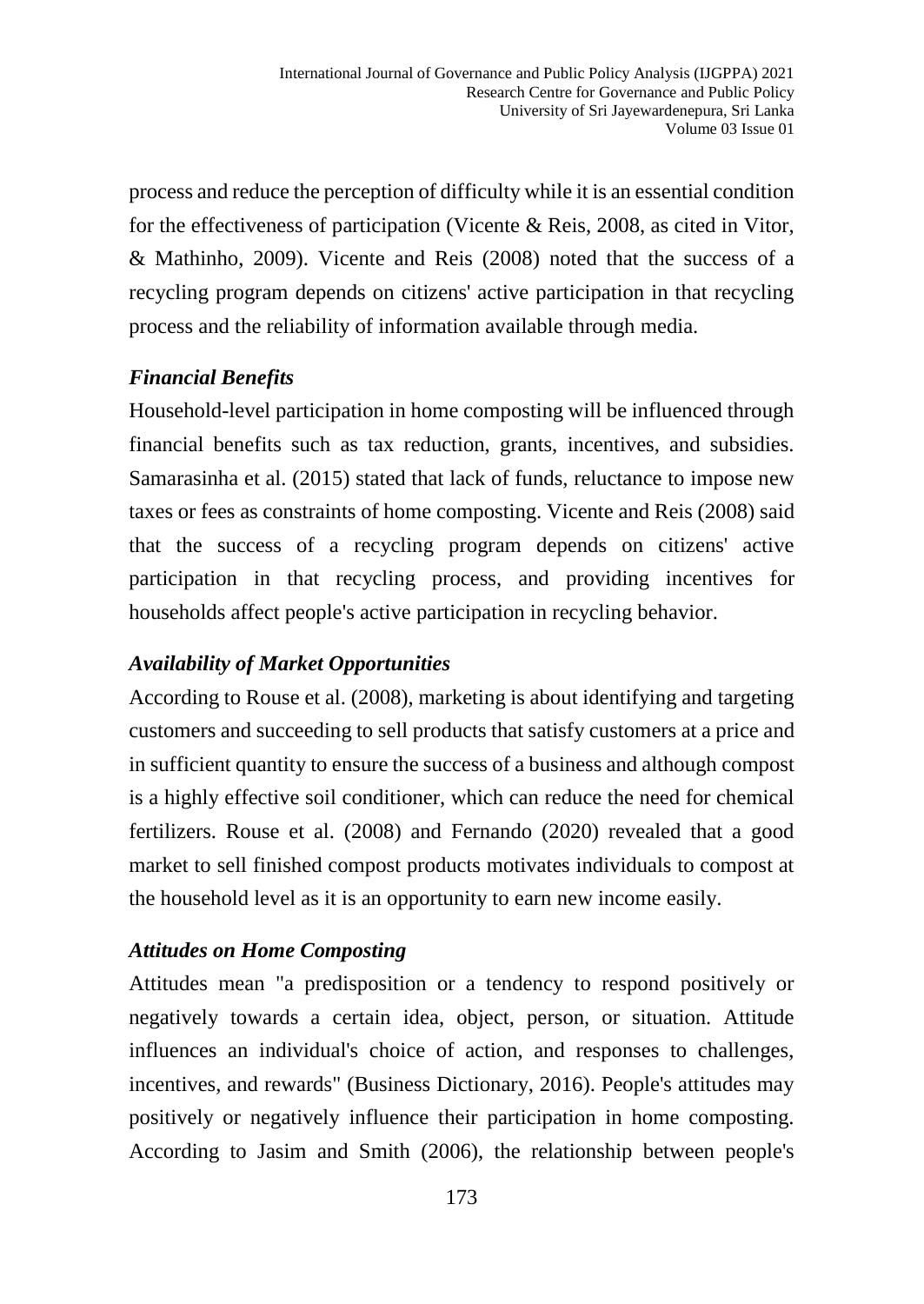attitudes and demographic factors leads to people's participation in home composting. As per Theory of Reasoned Action (T.R.A.) Ajzen and Fishbein, (1980, as cited in Vitor & Mathinho, 2009) stated, "the attitude towards the behavior refers to the evaluation, positive or negative, the individuals have on the behavior, it reflects their awareness on the outcome of that behavior and how they evaluate this outcome".

#### *Attitudes on Gardening*

According to Edgerton et al. (2009), gardening affects people's participation in home composting behavior and individual's interest, knowledge, and frequency of participation in gardening. But Edgerton et al., (2009) revealed that people's favor in household gardening does not directly influence people's participation in home composting.

## *Social Diffusion*

"Diffusion is a social process through which cultural knowledge, practices, and materials spread from one social system to another" (Crossman, 2016). Society and its impacts cannot be avoided easily and it should concern how culture influences people's participation in home composting. According to Edgerton et al., (2009), social diffusion is not a significant factor that affects people's participation in home composting as home composting is normally carried out in the backyards of households.

## *Health Risks*

Harrison et al*.* (2004) identified the importance of good personal hygiene practices when handling compost. Proper personal sanitation is the most effective method for controlling the impact of any pathogens in the compost. Wash hands after handling compost and use gloves, and if the compost is particularly dusty, watering is a good option (Harrison et al*.*, 2004).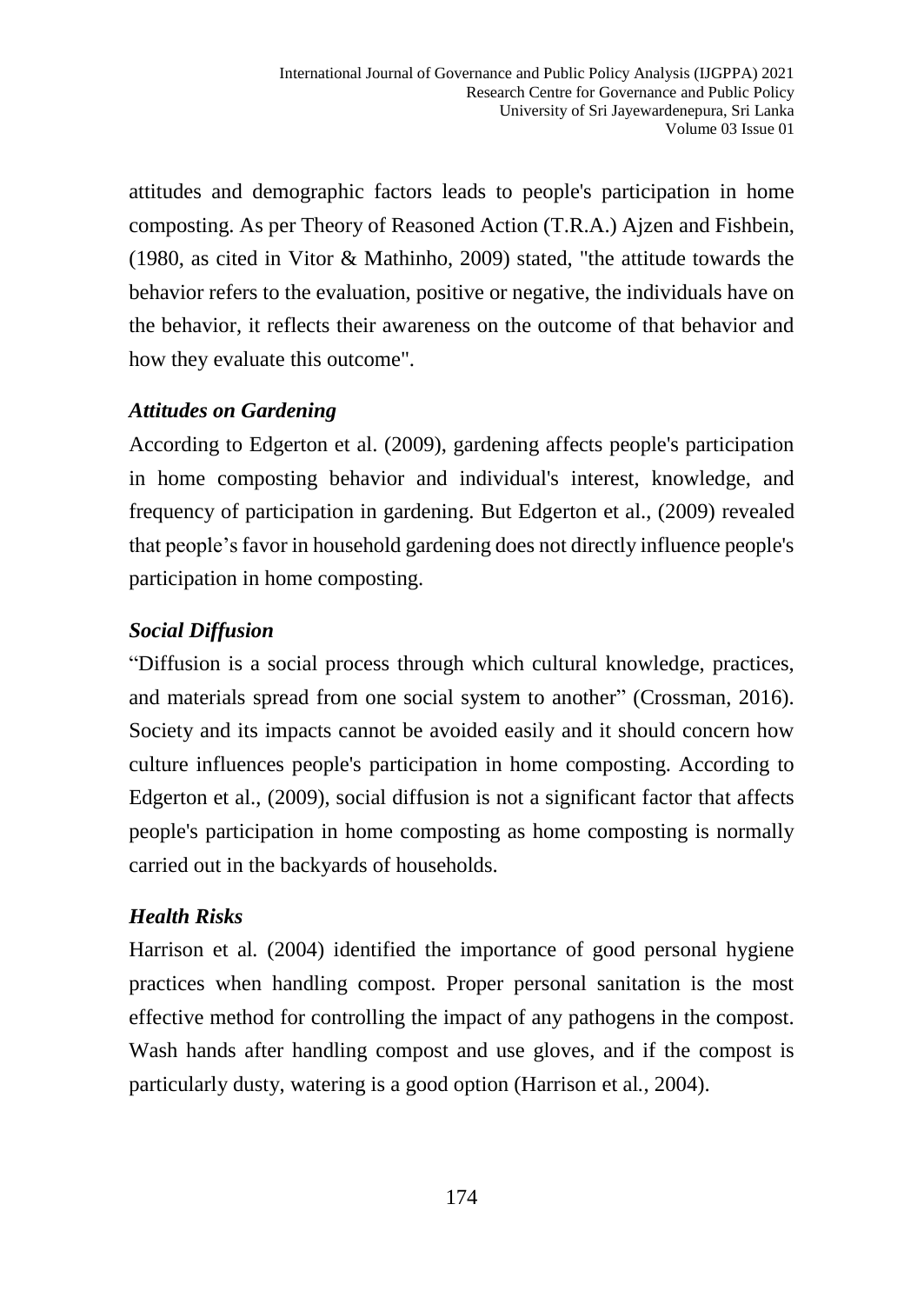## *Pro-Environmental Behavior*

Pro-environmental behavior means whether people participate in newspaper recycling, glass recycling, buying recycled products, reusing materials, and aluminum can be recycling, donating to jumble sales/charity, declining excess packaging, and buying/growing organic vegetables) other than composting (Edgerton et al., 2009). It is important to encourage pro-environmental behavior in achieving sustainability (Turaga et al., 2010, as cited in Griffiths, 2015).

## *General Concern on Environment*

Edgerton et al. (2009) noted that general environmental concern of people and their participation in other pro-environmental behaviors do not significantly influence people's participation in home composting and highlighted a possible point of contrast between them composting and other proenvironmental behaviors.

Based on an exploratory study, Fernando (2020) noted several reasons for people's participation in home composting. Composting is the most suitable way to dispose of any organic waste and use compost for gardening and as a natural fertilizer, concern about the environment and good health, difficulties in disposing of organic waste, economic benefits, and influence from local authorities (Fernando, 2020).

## **Hypotheses Development**

Based on the literature review, the following hypotheses are developed;

H1: Availability of Market opportunities for composts significantly affect people's participation in home composting.

H2: Social Diffusion significantly affects people's participation in home composting.

H3: No Health Risk significantly affects people's participation in home composting.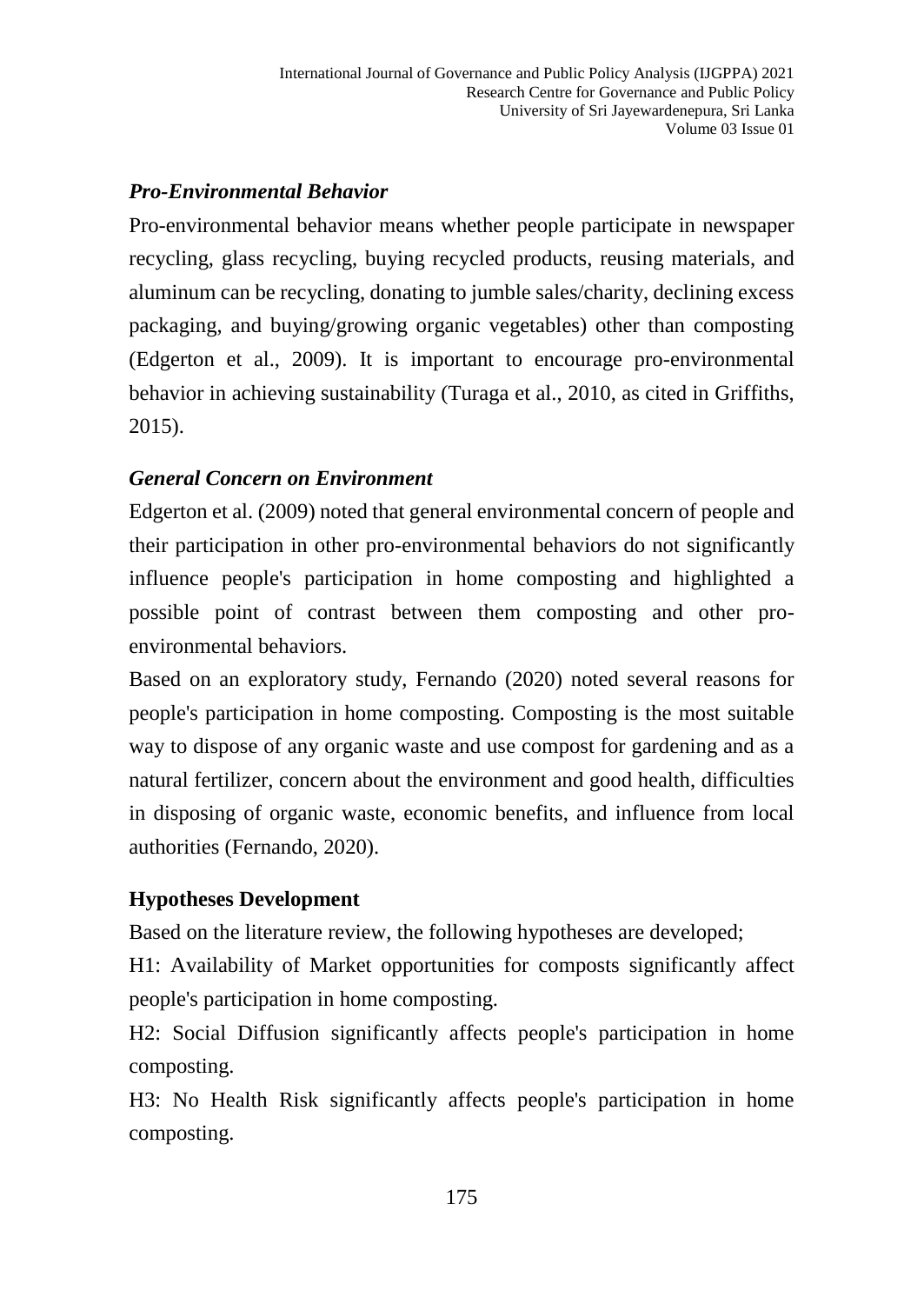H4: Access to the Garden significantly affect people's participation in home composting.

H5: Higher Income levels of households significantly affect people's participation in home composting.

H6: Local Government Intervention significantly affects people's participation in home composting.

H7: Pro-environmental Behavior significantly affects people's participation in home composting.

H8: Attitudes on Composting significantly affect people's participation in home composting.

H9: Attitudes on Gardening significantly affect people's participation in home composting.

H10: General Concerns on Environment significantly affect people's participation in home composting.

## **Methodology**

The study's methodology was a quantitative research approach. The study areas of the research were Moratuwa and Kaduwela MCs located in Colombo District in the Western province in Sri Lanka. The study population was the total number of households in both MCs, which is 41459 households in Moratuwa MC (Council Details, 2011/12) and 48935 in Kaduwela MC (Kaduwela Municipal Council, 2009). The study selected the sample representing 2% from each MC population: approximately 835 households from Moratuwa MC and approximately 984 households from Kaduwela MC. Altogether the sample size was approximately 1819 households. The sample was selected based on a random sampling method. Data were collected using a structured, close-ended questionnaire administered by several data collectors and two research assistants to increase the response rate. Collected data were analyzed by using SPSS statistical software and interpreted by using descriptive and inferential statistics.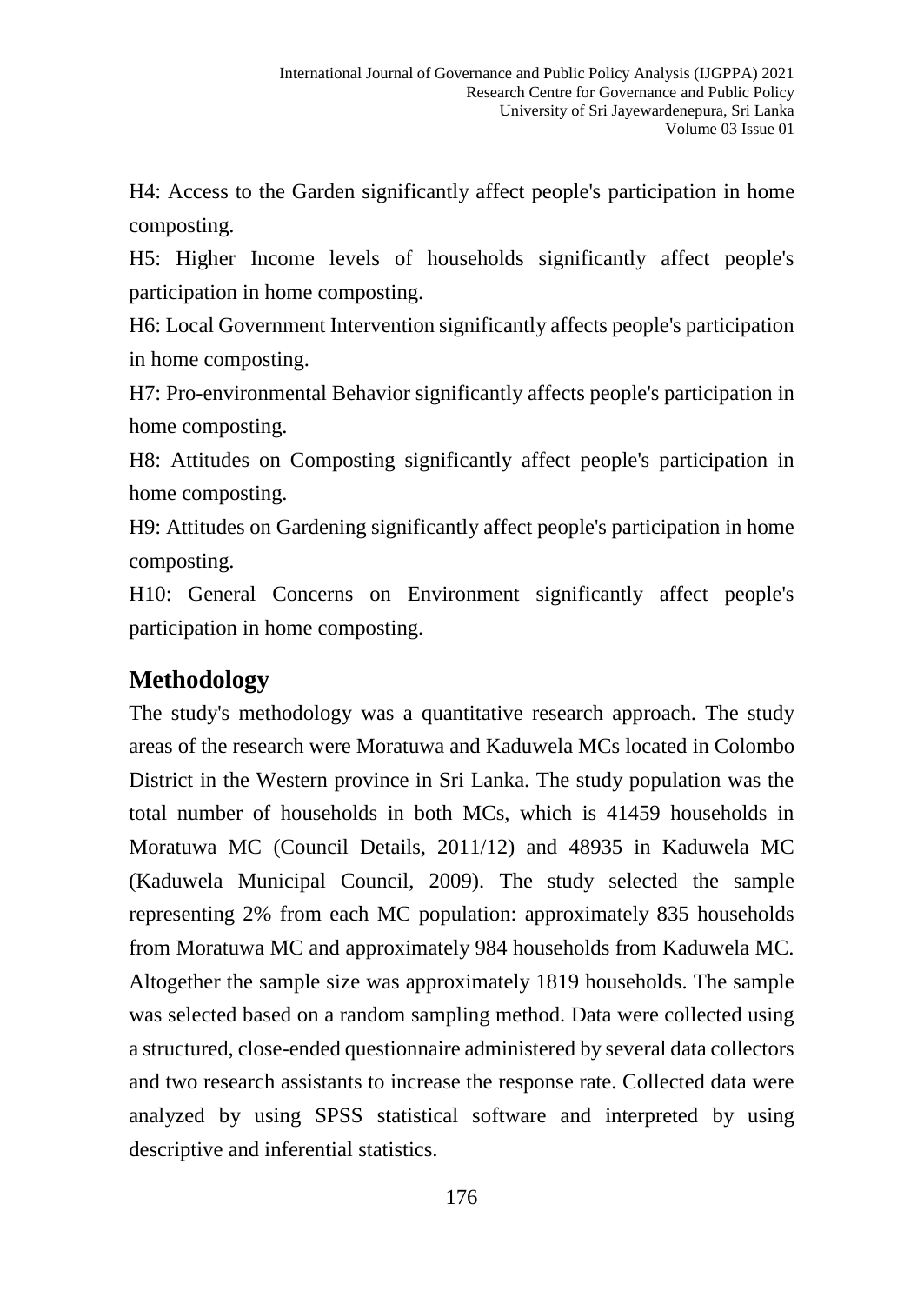## **Analysis and Discussion**

In this section, the study illustrates demographic data analysis, descriptive analysis of research variables, reliability and validity of continuous variables, and logistic regression analysis for both MCs. The discussion is carried out with scholarly findings.

#### **Analysis of Demographic Variables**

Among the total sample of the study, which is 1819 families from both Moratuwa and Kaduwela MCs, the majority of the family members are between 31 to 55 age level which is 36%. Among the households in the sample, 49% are male, and 51% are female. Most of the sample has passed G.C.E. O/L, which is 37%. Very few households in the sample have educated above the level of bachelor's degree that is only 0.12%. Among the total sample of both MCs, 90% has the main income source. Among them 50% earn income between 20,001 and 40,000 and only 2% earn 80,001 to 100,000 monthly income. The majority of the total sample, which is 86%, lives in single-story houses, and only 0.5% lives in three-story houses, while 13% lives in two-story houses. There are 94% lives in detached houses, and 2% lives in Flats/Apartments while 4% lives in Semi-detached houses. Among the total sample, 92% have ownership of their house, and only 8% live in rent. Among the total sample, 79% have access to the garden, and 21% do not have access to the garden. The majority, which is 78%, do not engage in composting and only 18% of the sample engaged in composting, while 4% has discontinued composting. From Moratuwa MC, only 17% engage in composting while 80% do not engage in composting and 3% have discontinued composting. In Kaduwela, MC, only 19% engage in composting while 76% do not, and 5% have discontinued composting.

About 78% have never engaged in composting in their entire lifetime of the total sample. 47% are from the Moratuwa MC, and 53% are from the Kaduwela MC. From an overall perspective, the majority of the households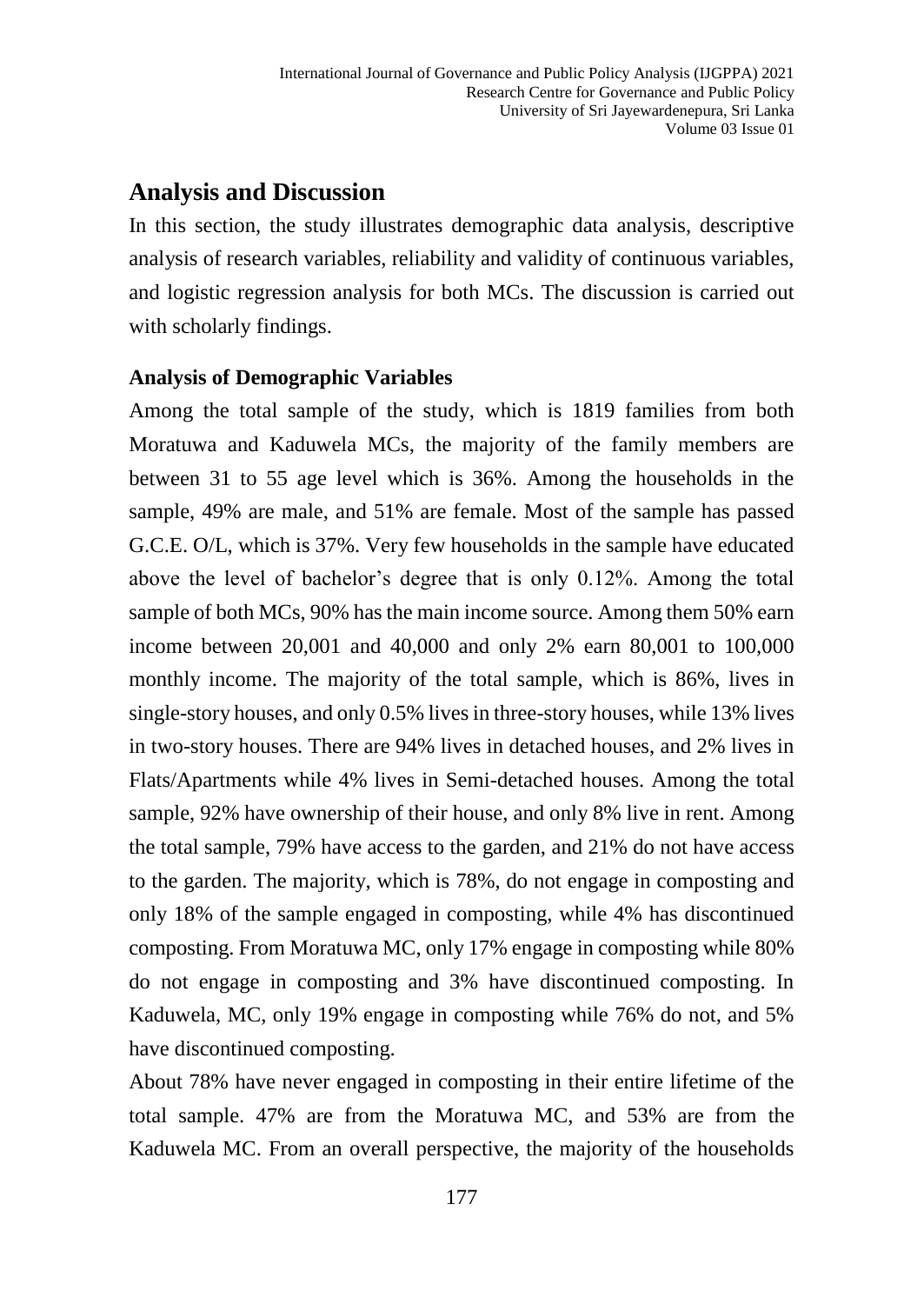have never engaged in composting due to the reasons that they do not have a garden (27%) and their garden is too small (22%) and due to other personal reasons (19%). From the Moratuwa MC, there 39% have never engaged in composting because they do not have a garden and 29% is due to other personal reasons. From the Kaduwela MC, 35% have never engaged in composting due to their garden being too small and 17% because they do not have a garden.

Among the total households' 37% are discontinued due to other personal reasons, and 26% are discontinued due to time constraints. From the Moratuwa MC, there are 40% discontinued composting due to time constraints, and 31% are discontinued due to other reasons. From the Kaduwela MC, 40% of households have discontinued composting due to other personal reasons, and 23% have discontinued because they have stopped gardening.

Among the total households who are composting, about 56% use closed bins, 20% use pit composting, and 19% use pilling composting. Among the Moratuwa MC, about 56% use closed bins, 22% use pit composting, and 20% use pilling composting. Among the Kaduwela MC, about 54% use closed bins, 19% use pit composting, and 19% use pilling composting. Among the total sample who are composting, the majority, 38% are composting for more than five years. About 46% are from Moratuwa MC, and 48% are from Kaduwela MC composting for more than five years.

#### **Descriptive Analysis of Research Variables**

Among the total sample from both Moratuwa and Kaduwela MCs, only 18% were involved in home composting. In comparatively, about 19% of people in Kaduwela MC and 17% in Moratuwa MC involved in home composting, and 67% of the total sample of both MCs indicated a market available for home composts. Among the MCs, 70% from the Moratuwa and 65% from Kaduwela MCs mentioned that there is a market available for composts. In both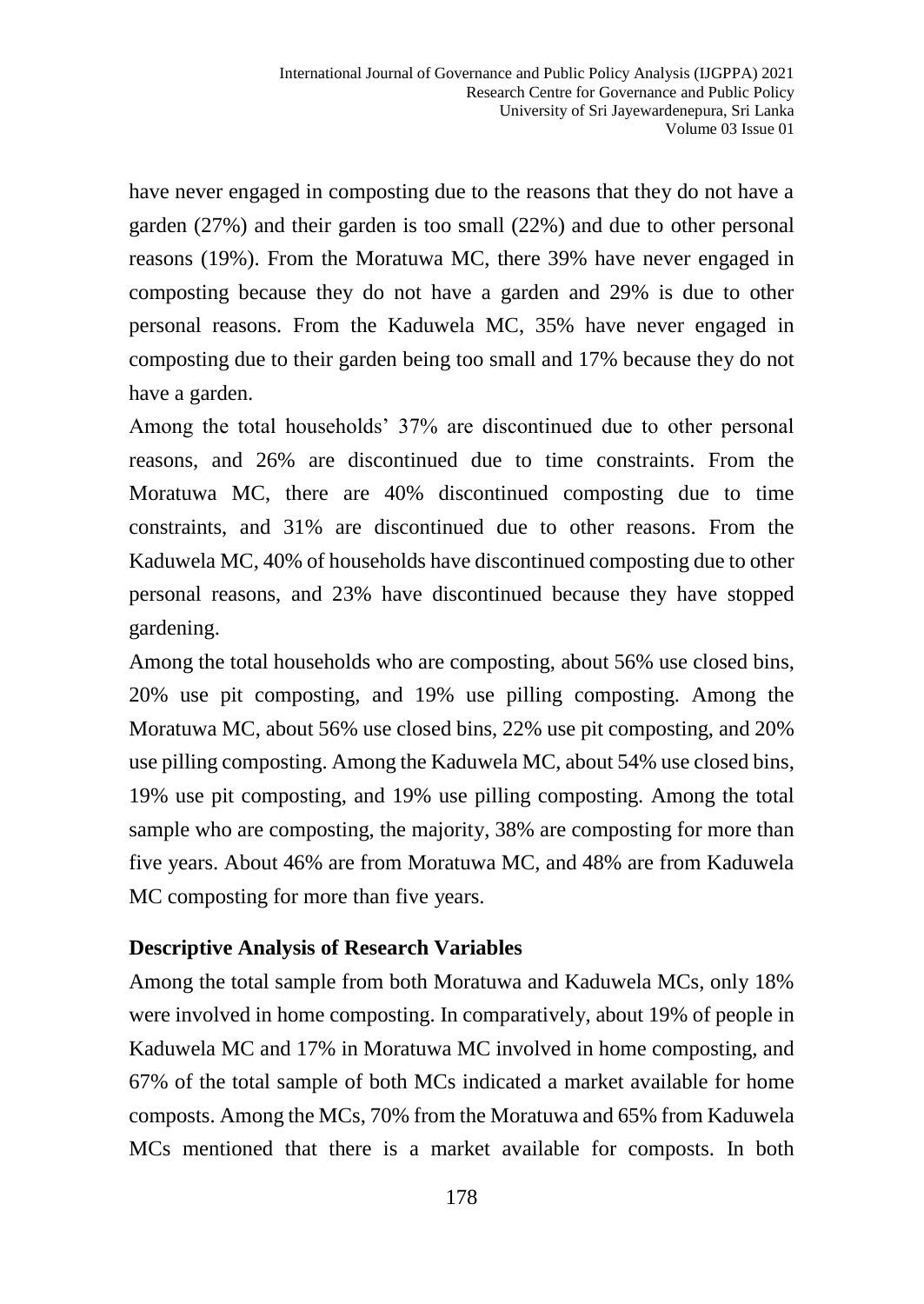Moratuwa and Kaduwela MCs, 16% of them stated that there is a social diffusion towards home composting. In comparatively, 23% from Kaduwela and 7% from Moratuwa MCs, mentioned about social diffusion towards home composting. Among the total sample, 93% of the majority indicated that there is no health risk from home composting. In comparatively 96% of the people from Kaduwela MC and 90% from Moratuwa MC stated that there is no health risk from home composting. Among both Moratuwa and Kaduwela MCs, nearly 79% of the households mentioned that they have access to the garden. In comparatively, 82% of the families in Kaduwela MC and 75% from Moratuwa MC said they have access to the garden. In both Moratuwa and Kaduwela MCs, majority which is 50% of the households' income level are from Rs.20,001 to 40,000. In comparatively, 51% of the households from Kaduwela MC and 50% from Moratuwa MCs' income level are from Rs.20, 001 to 40,000. Among the total sample, 83% of the people mentioned that local governments have no intervention in home composting. Only 0.9% stated that local governments have a high intervention in home composting. In comparatively, 86% of the people from Kaduwela MC and 79% from Moratuwa MC indicated no government intervention in home composting. Only 1% of the people from Kaduwela MC and 0.8% of households in Moratuwa MC mentioned that local government intervention is high.

There is a higher level of pro-environmental behavior, positive attitudes towards home composting and gardening, and general concern on the environment in the households from Kaduwela MC than the households from Moratuwa MC.

#### **Reliability and Validity of Continuous Variables**

The reliability and validity of the three continuous variables, namely, Attitudes on Composting, Attitudes on Gardening, and General Concern on Environment, were conducted. The reliability coefficient values of the variables in this study are higher than 0.7, and the variables are considered for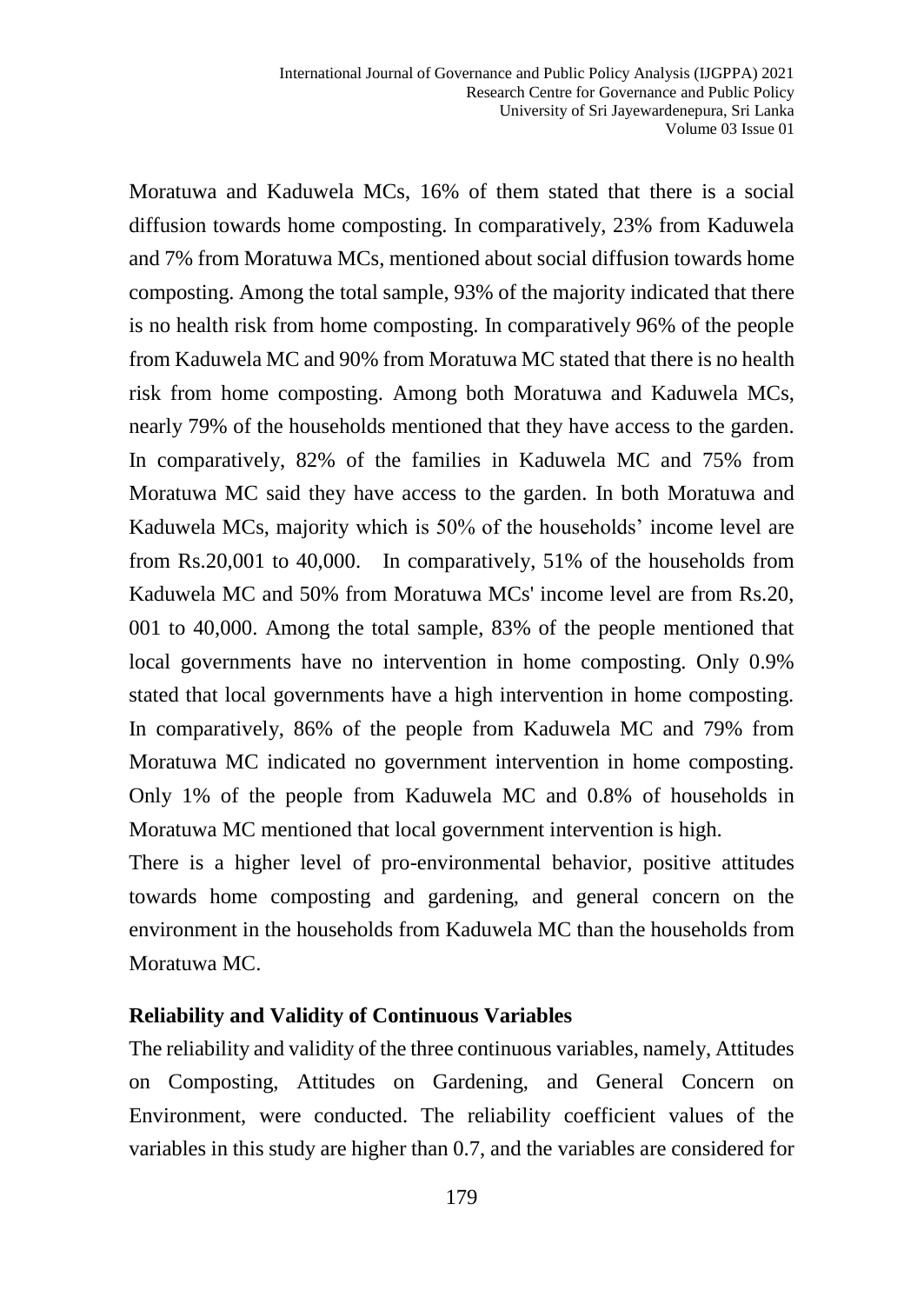further study analysis as the variable coefficients seem satisfactory enough. An alpha level of 0.7 or above is generally acceptable (Cronbach, 1951; Karunasena & Deng, 2012; Hair et al., 2006). The factor analysis was used to screen all the continuous variables and their items to ensure the validity of the factors. As per the analysis, each item of the three variables identified higher alpha values greater than 0.5. Therefore, all of the items were considered valid for further analysis. Average Variance Extracted value of 0.50 and higher indicates a sufficient degree of convergent validity (Hair et al., 2011).

#### **Logistic Regression Analysis**

Logistic Regression was conducted to examine the effect of each independent variable on the dependent variable of people's participation in home composting. Table 01 and table 02 illustrates the logistic regression analysis of both Moratuawa and Kaduwela MCs, respectively. In the table, the Wald test ("Wald" column) is used to determine the statistical significance for each of the independent variables. There is no multi-co-linearity problem in the model developed based on Moratuwa MC and Kaduwela MC as none of the Variance Inflation Factor (V.I.F.) is greater than 5 and also the Tolerance Statistics is not below 0.20 (Dennis, 2011; Bush, 2009, as cited in Anuradha & Fernando, 2015).

#### **Logistic Regression Analysis for the Moratuwa Municipal Council**

This study conducted logistic regression analysis for both MCs separately. In table 01, Logistic Regression was used to examine the effect of each independent variable on the dependent variable of people's participation in home composting based on Moratuwa MC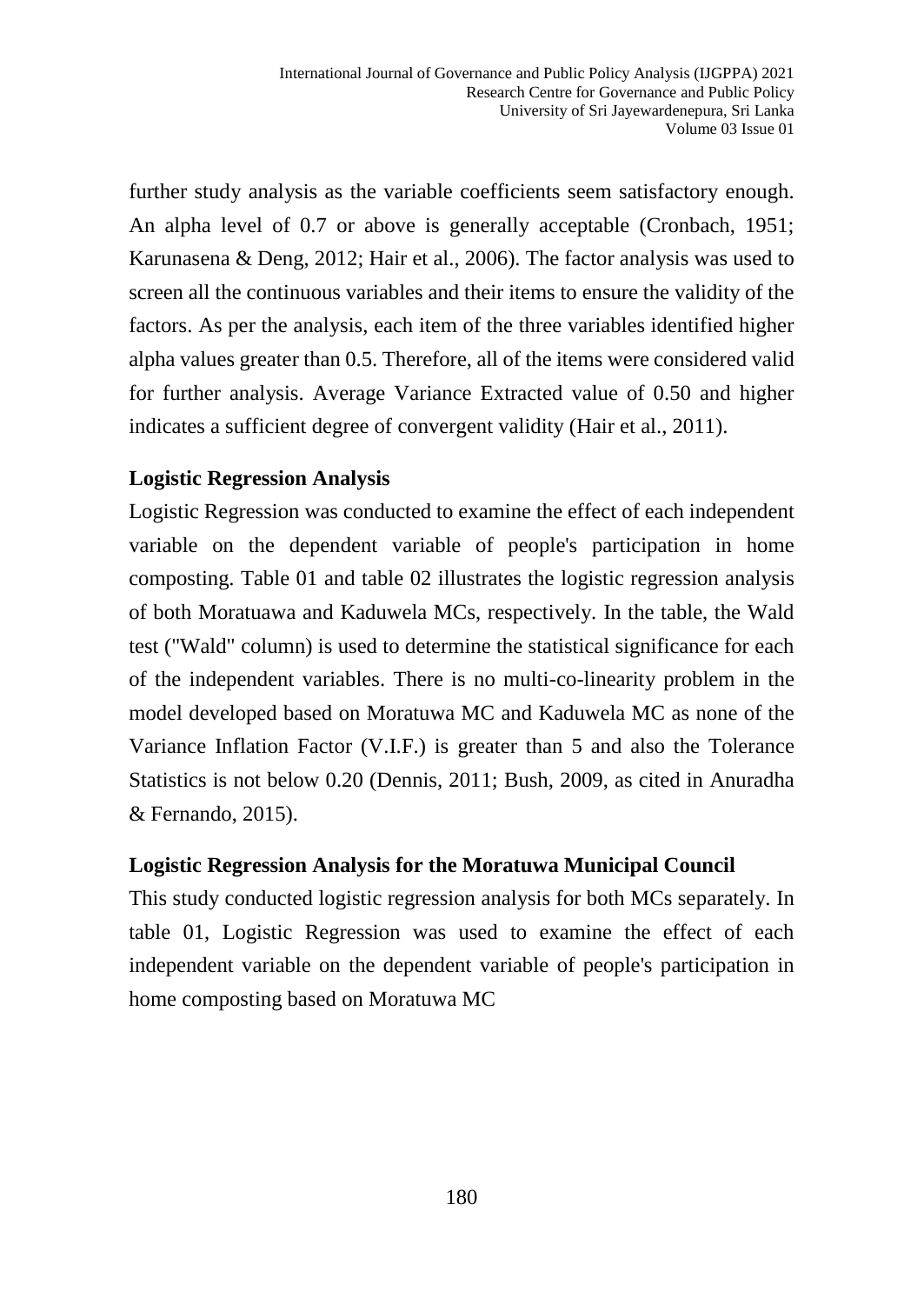|                         | <b>Variables in the Equation</b> |       |        |              |      |            |              |              |
|-------------------------|----------------------------------|-------|--------|--------------|------|------------|--------------|--------------|
|                         | B                                | S.E.  | Wald   | df           | Sig. | <b>Exp</b> | 95% C.I. for |              |
|                         |                                  |       |        |              |      | <b>(B)</b> | EXP(B)       |              |
|                         |                                  |       |        |              |      |            | Lower        | <b>Upper</b> |
| <b>Availability of</b>  | 1.569                            | .476  | 10.852 | $\mathbf{1}$ | .001 | 4.804      | 1.888        | 12.220       |
| <b>Market</b>           |                                  |       |        |              |      |            |              |              |
| Opportunities           |                                  |       |        |              |      |            |              |              |
| <b>Social Diffusion</b> | 3.821                            | .700  | 29.778 | $\mathbf{1}$ | .000 | 45.656     | 11.573       | 180.110      |
| <b>No Health Risks</b>  | .371                             | .488  | .577   | $\mathbf{1}$ | .447 | 1.449      | .557         | 3.774        |
| Access to the           | 2.557                            | 1.030 | 6.168  | $\mathbf{1}$ | .013 | 12.903     | 1.715        | 97.104       |
| Garden                  |                                  |       |        |              |      |            |              |              |
| <b>Family Income</b>    |                                  |       | 13.516 | 5            | .019 |            |              |              |
| Level                   |                                  |       |        |              |      |            |              |              |
| Rs.20,001 to            | .084                             | .379  | .049   | $\mathbf{1}$ | .825 | 1.087      | .517         | 2.286        |
| 40,000                  |                                  |       |        |              |      |            |              |              |
| Rs.40,001 to            | .493                             | .499  | .975   | $\mathbf{1}$ | .323 | 1.637      | .616         | 4.354        |
| 60,000                  |                                  |       |        |              |      |            |              |              |
| Rs.60,001 to            | 1.040                            | .698  | 2.218  | $\mathbf{1}$ | .136 | 2.830      | .720         | 11.121       |
| 80,000                  |                                  |       |        |              |      |            |              |              |
| Rs.80,001 to            | 2.935                            | .877  | 11.190 | $\mathbf{1}$ | .001 | 18.821     | 3.371        | 105.071      |
| 100,000                 |                                  |       |        |              |      |            |              |              |
| Rs.100,001              | 1.101                            | 1.511 | .530   | $\mathbf{1}$ | .466 | 3.006      | .155         | 58.146       |
| or above                |                                  |       |        |              |      |            |              |              |
| <b>Interventions of</b> |                                  |       | 19.178 | 3            | .000 |            |              |              |
| Local                   |                                  |       |        |              |      |            |              |              |
| Government              |                                  |       |        |              |      |            |              |              |
| <b>Authorities</b>      |                                  |       |        |              |      |            |              |              |
| <b>Minor</b>            | .483                             | .371  | 1.692  | $\mathbf{1}$ | .193 | 1.620      | .783         | 3.354        |
| <b>Intervention</b>     |                                  |       |        |              |      |            |              |              |
| Moderate                | 5.297                            | 1.550 | 11.686 | $\mathbf{1}$ | .001 | 199.716    | 9.582        | 4162.63      |
| intervention            |                                  |       |        |              |      |            |              |              |

*Table 01: Variables in the Equation (Local authority = Moratuwa)*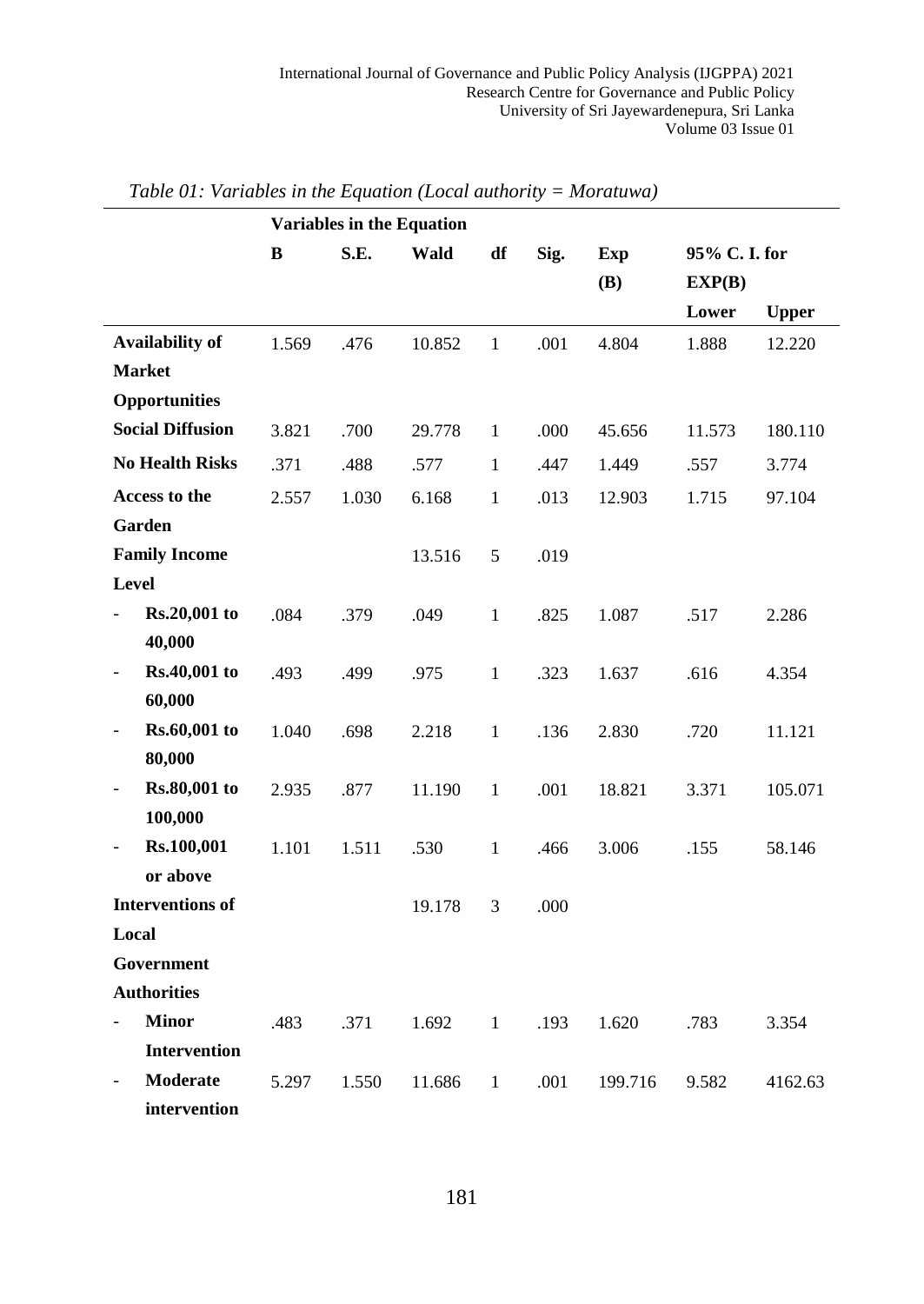| High<br>$\overline{\phantom{a}}$ | 4.467   | 1.646 | 7.368  | 1 | .007 | 87.099 | 3.461  | 2192.12 |
|----------------------------------|---------|-------|--------|---|------|--------|--------|---------|
| <b>Intervention</b>              |         |       |        |   |      |        |        |         |
| Pro-                             | .330    | .093  | 12.733 | 1 | .000 | 1.391  | 1.160  | 1.668   |
| environmental                    |         |       |        |   |      |        |        |         |
| <b>Behaviours</b>                |         |       |        |   |      |        |        |         |
| <b>Attitudes on</b>              | .929    | 1.203 | .596   | 1 | .440 | 2.531  | .240   | 26.733  |
| <b>Composting</b>                |         |       |        |   |      |        |        |         |
| <b>Attitudes on</b>              | 4.133   | .899  | 21.131 | 1 | .000 | 62.374 | 10.707 | 363.356 |
| Gardening                        |         |       |        |   |      |        |        |         |
| <b>General</b>                   | $-1.04$ | .492  | 4.541  | 1 | .033 | .351   | .134   | .919    |
| Concern on                       |         |       |        |   |      |        |        |         |
| <b>Environment</b>               |         |       |        |   |      |        |        |         |
| <b>Constant</b>                  | $-17.3$ | 3.572 | 23.578 | 1 | .000 | .000   |        |         |

*Source: Survey Data*

According to the significant values of each independent variable, namely, availability of market opportunities for home composts, Social diffusion, Access to Garden, Family income level, Local government interventions, Proenvironmental behavior, Attitudes on Gardening, General Concern on the environment is identified as statistically significant at p<0.05 level. But Health risks and Attitudes on composting are not statistically significant (p>0.05) with the dependent variable. When it relates to the different income levels, only the income level from Rs.80, 001 to 100,000 is significantly correlated with the dependent variable, but other income levels from Rs.20, 001 to 40,000, Rs.40, 001 to 60,000, Rs.60, 001 to 80,000, and Rs.100, 001 or above are not statistically significant. Among the levels of local government intervention, moderate and high-level MC interventions significantly affect the dependent variable, but the level of minor intervention of the MC is not statistically significant with people's participation in home composting.

Based on the assumption of Ceteris Paribus (that is, all other variables remain constant) in Moratuwa MC. Increasing the availability of market opportunities for home composts is associated with more likely to increase people's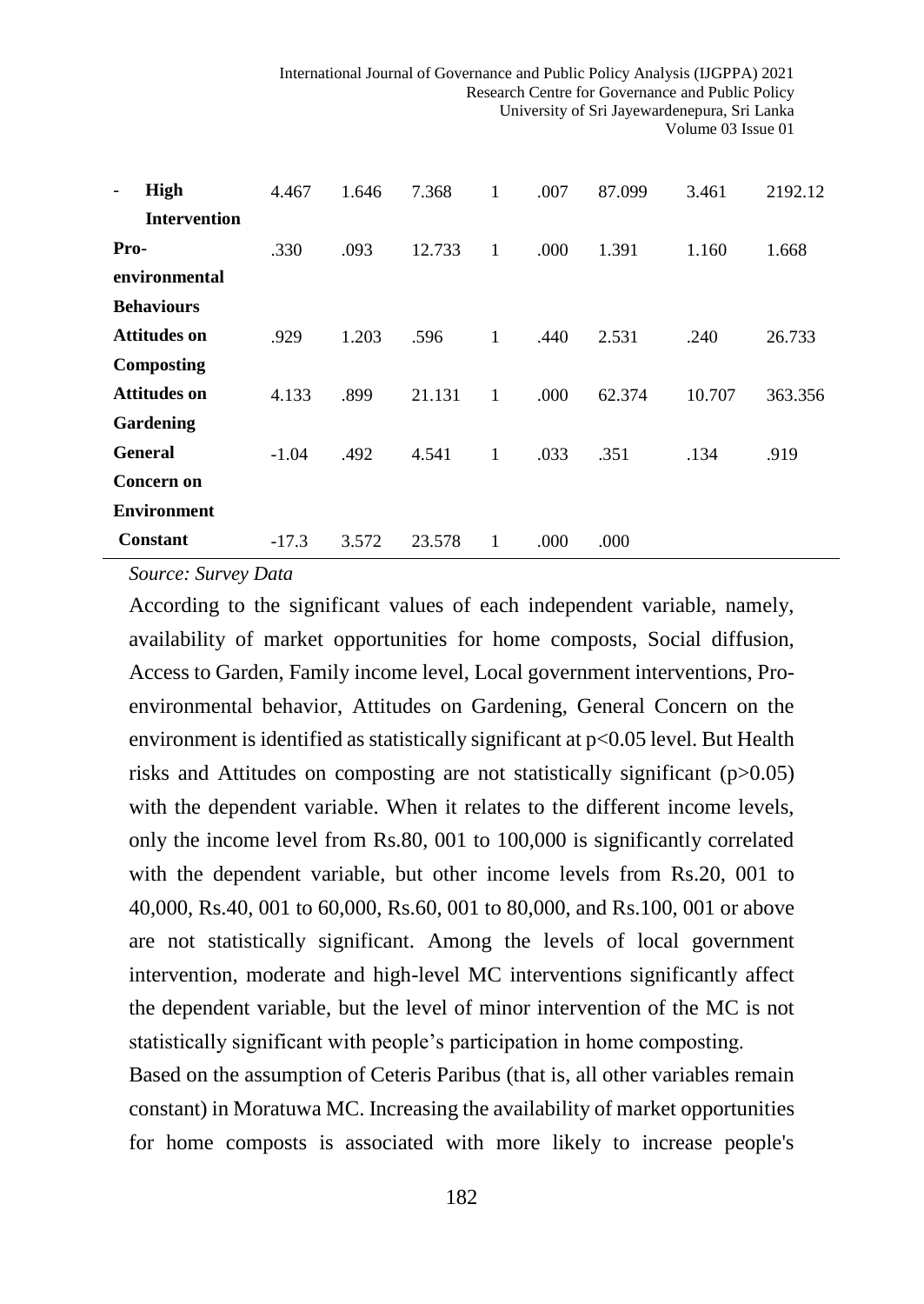participation in home composting 4.8 times than when there is no market opportunity available. When people perceive a social diffusion on home composting, people in home composting is 45 times more likely than when there is no social diffusion. Furthermore, access to the garden was associated with participating in home composting, 12 times more likely than when there is no access to the garden. When a family income level is from Rs. 80,001 to 100,000, it is about 18 times more likely to participate in home composting. Moreover, when the local government intervention is moderate and high, it is about 199 times and 87 times more likely to participate in home composting than when there is no local government intervention. When people have proenvironmental behavior, people's participation in home composting is likely to increase about 1.4 times than when there is no pro-environmental behavior. Furthermore, when people have positive attitudes towards gardening, people's participation in home composting is 62 times greater than when they do not have positive attitudes towards gardening. When people's concern for the environment is associated with home composting, it is 0.35 times more likely to increase in home composting than when people are not concerned for the environment.

#### **Logistic Regression Analysis for the Kaduwela Municipal Council**

This study used Logistic Regression to examine the effect of each independent variable on the dependent variable of people's participation in home composting based on Kaduwela MC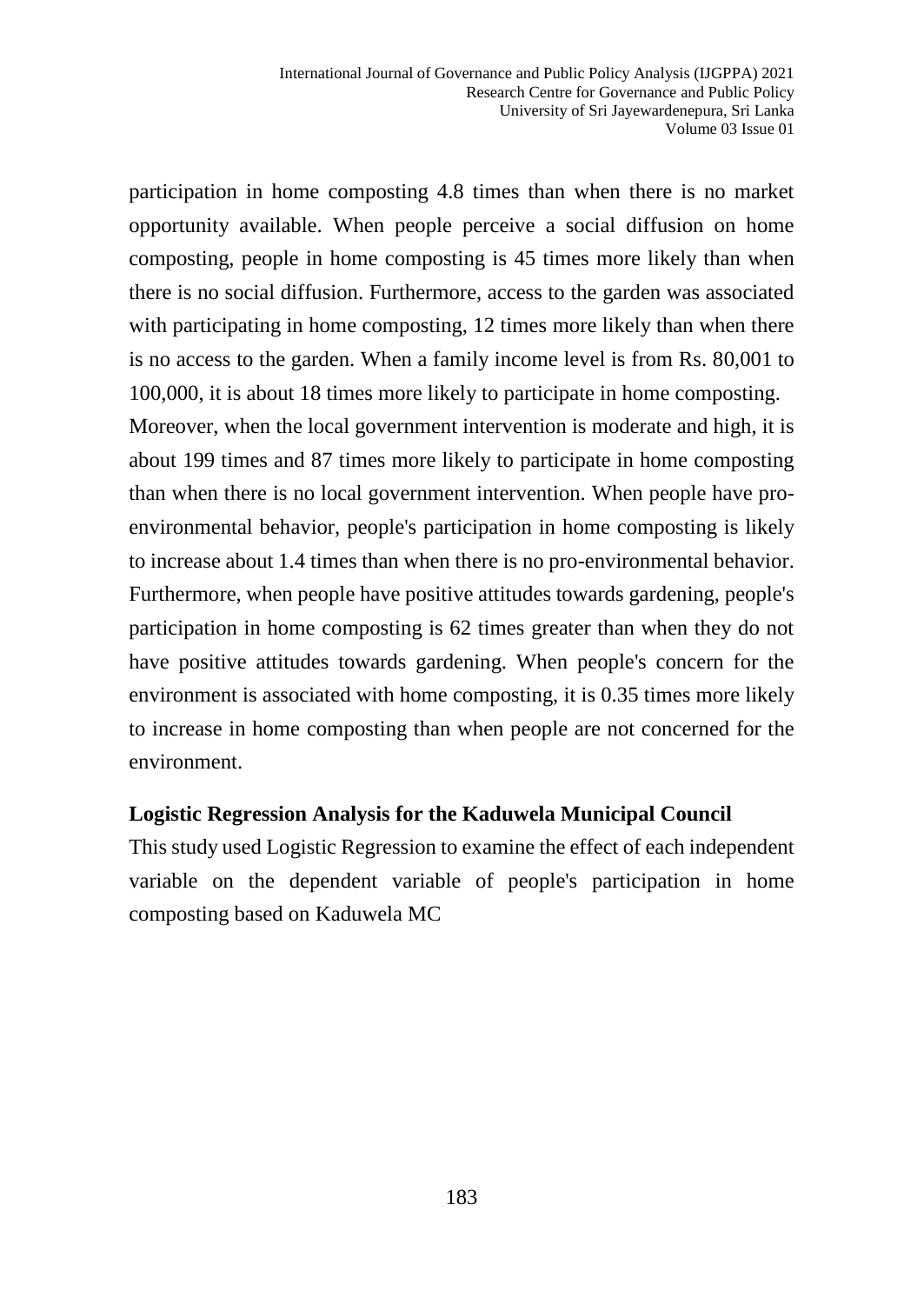|                                         | B       | S.E   | Wald   | df           | Sig. | <b>Exp</b> | 95% C.I.for |              |
|-----------------------------------------|---------|-------|--------|--------------|------|------------|-------------|--------------|
|                                         |         |       |        |              |      | <b>(B)</b> | EXP(B)      |              |
|                                         |         |       |        |              |      |            | Lower       | <b>Upper</b> |
| Availability of                         | 2.351   | .484  | 23.574 | $\mathbf{1}$ | .000 | 10.497     | 4.063       | 27.117       |
| <b>Market</b>                           |         |       |        |              |      |            |             |              |
| Opportunities                           |         |       |        |              |      |            |             |              |
| <b>Social Diffusion</b>                 | 2.013   | .292  | 47.462 | $\mathbf{1}$ | .000 | 7.485      | 4.222       | 13.272       |
| <b>No Health Risks</b>                  | 2.113   | .655  | 10.400 | $\mathbf{1}$ | .001 | 8.270      | 2.290       | 29.861       |
| Access to the                           | 1.920   | .540  | 12.631 | $\mathbf{1}$ | .000 | 6.821      | 2.366       | 19.665       |
| Garden                                  |         |       |        |              |      |            |             |              |
| <b>Family Income</b>                    |         |       | 14.918 | $\sqrt{5}$   | .011 |            |             |              |
| Level                                   |         |       |        |              |      |            |             |              |
| Rs.20,001 to                            | .336    | .355  | .895   | $\mathbf{1}$ | .344 | 1.399      | .698        | 2.804        |
| 40,000                                  |         |       |        |              |      |            |             |              |
| Rs.40,001 to<br>$\blacksquare$          | 1.060   | .410  | 6.675  | $\mathbf{1}$ | .010 | 2.887      | 1.292       | 6.452        |
| 60,000                                  |         |       |        |              |      |            |             |              |
| Rs.60,001 to<br>$\frac{1}{2}$           | 1.358   | .630  | 4.647  | $\mathbf{1}$ | .031 | 3.888      | 1.131       | 13.363       |
| 80,000                                  |         |       |        |              |      |            |             |              |
| Rs.80,001 to<br>$\overline{a}$          | $-.834$ | 1.014 | .676   | $\mathbf{1}$ | .411 | .434       | .060        | 3.170        |
| 100,000                                 |         |       |        |              |      |            |             |              |
| Rs.100,001<br>$\frac{1}{2}$             | 2.413   | 1.227 | 3.872  | $\,1$        | .049 | 11.172     | 1.009       | 123.64       |
| or above                                |         |       |        |              |      |            |             |              |
| <b>Interventions of</b>                 |         |       | 69.690 | 3            | .000 |            |             |              |
| <b>Local Government</b>                 |         |       |        |              |      |            |             |              |
| <b>Authorities</b>                      |         |       |        |              |      |            |             |              |
| <b>Minor</b><br>$\overline{a}$          | 2.768   | .347  | 63.603 | $\,1$        | .000 | 15.921     | 8.065       | 31.432       |
| <b>Intervention</b>                     |         |       |        |              |      |            |             |              |
| <b>Moderate</b>                         | 2.039   | .776  | 6.905  | $\mathbf{1}$ | .009 | 7.679      | 1.679       | 35.128       |
| intervention                            |         |       |        |              |      |            |             |              |
| <b>High</b><br>$\overline{\phantom{a}}$ | 2.811   | .885  | 10.089 | $\mathbf{1}$ | .001 | 16.621     | 2.934       | 94.161       |
| Intervention                            |         |       |        |              |      |            |             |              |

*Table 02: Variables in the Equation (Local authority = Kaduwela)*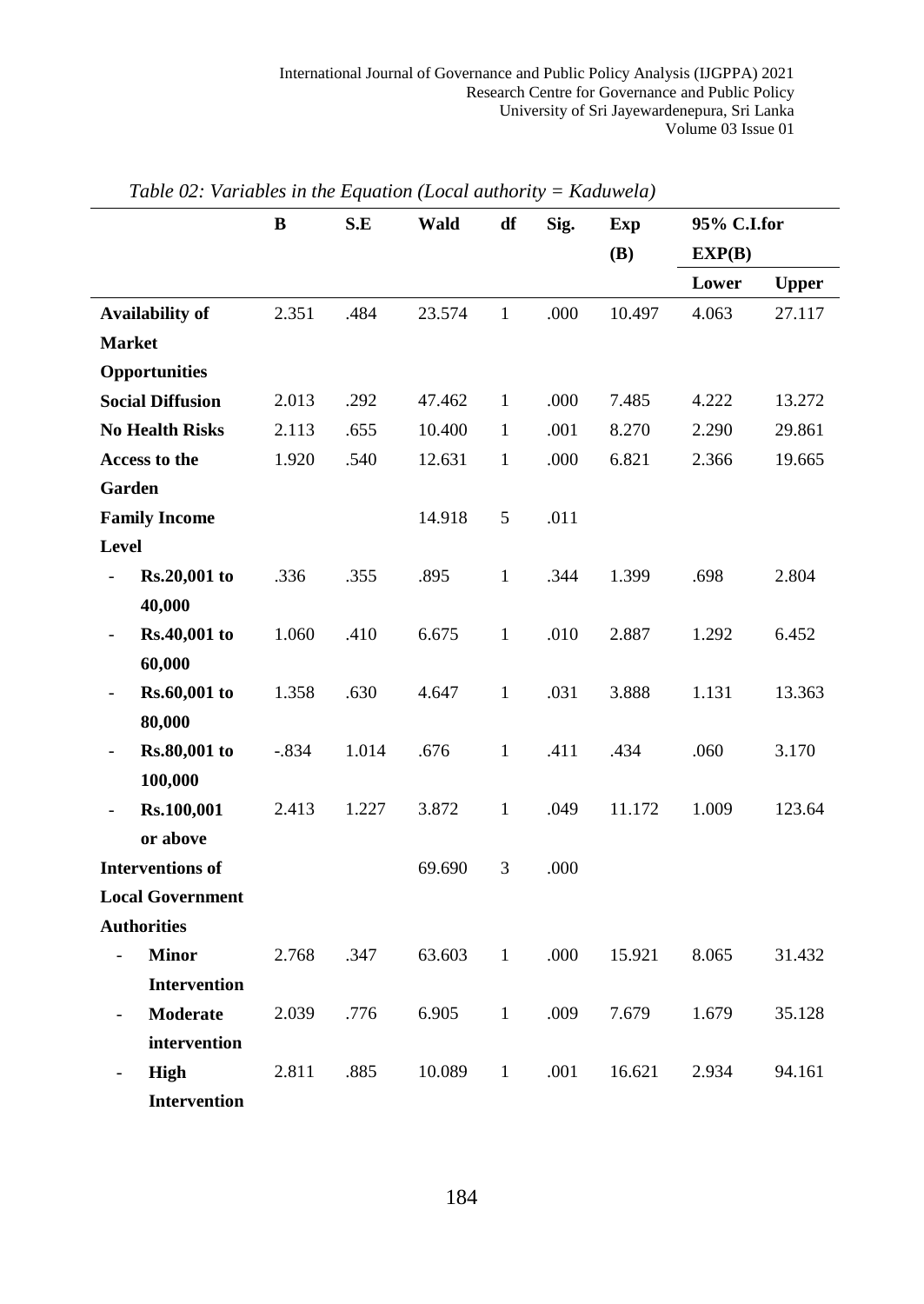| Pro-                   | .227  | .070  | 10.392 | 1 | .001  | 1.255 | 1.093 | 1.440  |
|------------------------|-------|-------|--------|---|-------|-------|-------|--------|
| environmental          |       |       |        |   |       |       |       |        |
| <b>Behaviours</b>      |       |       |        |   |       |       |       |        |
| Attitudes on           | 2.192 | .486  | 20.340 | 1 | .000. | 8.956 | 3.454 | 23.222 |
| Composting             |       |       |        |   |       |       |       |        |
| <b>Attitudes on</b>    | .628  | .515  | 1.483  | 1 | .223  | 1.873 | .682  | 5.142  |
| Gardening              |       |       |        |   |       |       |       |        |
| <b>General Concern</b> | .122  | .347  | .123   | 1 | .726  | 1.129 | .572  | 2.229  |
| on Environment         |       |       |        |   |       |       |       |        |
| <b>Constant</b>        | 15.90 | 1.785 | 79.405 |   | .000  | .000  |       |        |

#### *Source: Survey Data*

As shown in Table 02, the availability of market opportunities for home composts, Social diffusion, No Health Risks, Access to Garden, Family income level, Local government interventions, Pro-environmental behavior, Attitudes on Composting statistically significant  $(p<0.05)$  with the dependent variable of people's participation in home composting. However, attitudes on gardening and General Concern on Environment do not statistically significant  $(p>0.05)$  with people's participation in home composting.

Under the assumption of Ceteris Paribus, in Kaduwela MC, an increase of the availability of market opportunities for home composts was associated with an increase in people's participation in home composting ten times than when there is no market opportunity. When people perceive a social diffusion towards home composting, people's participation in home composting is seven times more likely than when there is no social diffusion. Access to the garden is six times more likely to participate in home composting than when there is no access to the garden. When family income level is from Rs.40 001 to 60,000 and Rs. 100,001 or above, it is about two times and 11 times more likely to increase in people participating in home composting. Further, when people prevent health risks, people's participation in home composting is eight times likely to increase than when there are disposed to health risks. When the local government interventions are minor, moderate, and high, people's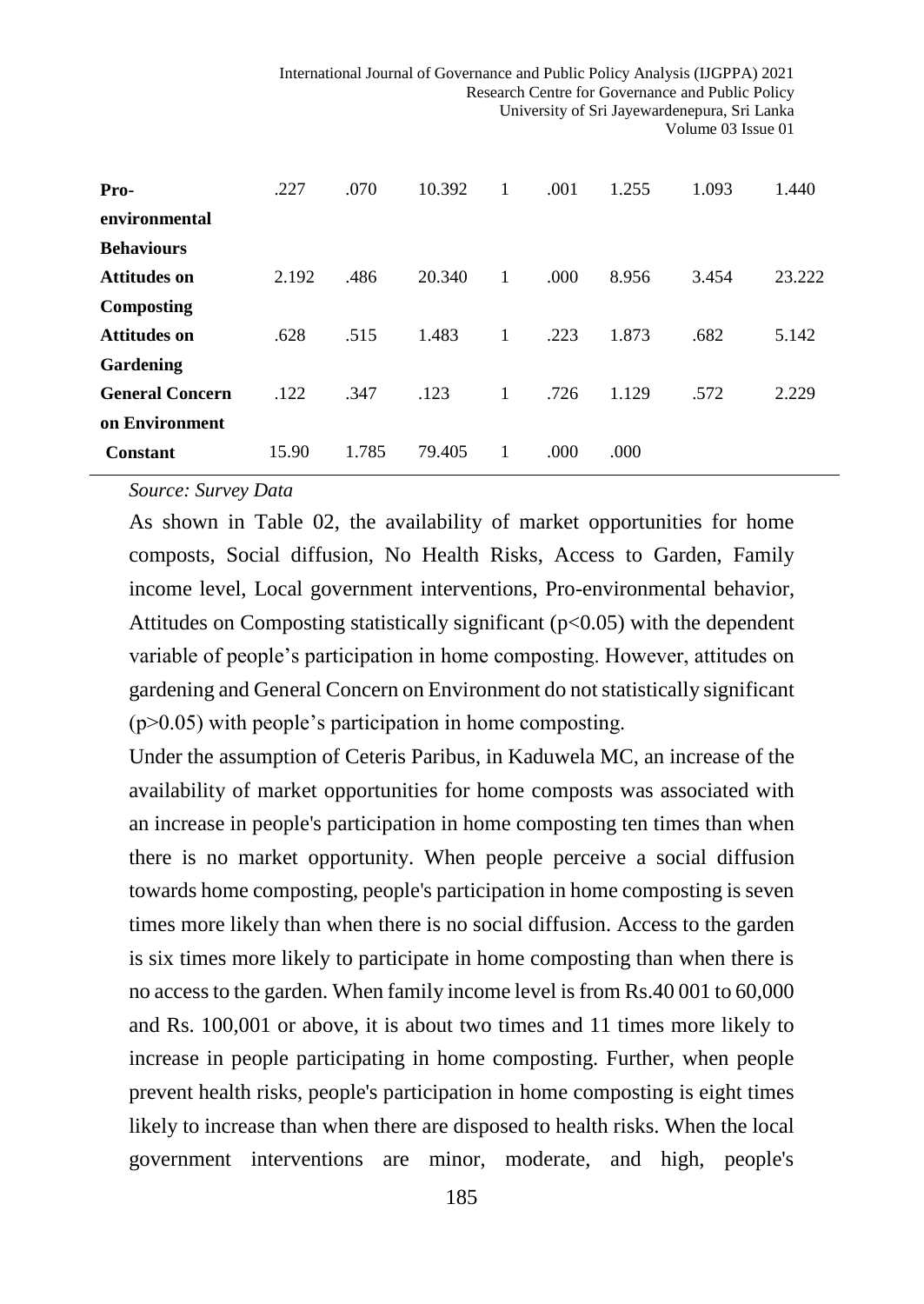participation in home composting respectively 15 times, 07 times, and 16 times than when there is no local government intervention. Moreover, when people have pro-environmental behavior, their participation in home composting is 1.2 times likely to increase than when they do not have proenvironmental behavior. When people have positive attitudes toward composting, their participation in home composting is eight times likely to increase when they do not have positive attitudes toward composting.

## **Comparison of People's Participation in Home Composting in Moratuwa and Kaduwela MCs**

When the availability of market opportunities for home composts increases, people's participation in home composting is more likely to increase ten times from Kaduwela and 4.8 times from Moratuwa MC; when people perceive a social diffusion towards home composting, people's participation in home composting is more likely to increase seven times from Kaduwela MC and 45 times in MC. When accessing the garden, people participating in home composting are more likely to increase 06 times from Kaduwela and 0.07 times in Moratuwa MC.

In Kaduwela MC, when family income level is from Rs. Rs.40, 001 to 60,000, people's participation in home composting is likely to increase 2.8 times, and when family income level is Rs. 100,001 or above, people's participation in home composting is likely to increase 11.1 times. In Moratuwa MC, when family income level is from Rs. 80,001 to 100,000, people's participation in home composting is likely to increase by 18.8 times.

In Kaduwela MC, when the local government's intervention is minor, moderate, and high, people's participation in home composting is likely to increase 15, 7, and 16 times. In Moratuwa MC, when the local government's intervention is moderate and high, people's participation in home composting is likely to increase 199 and 87 times, respectively.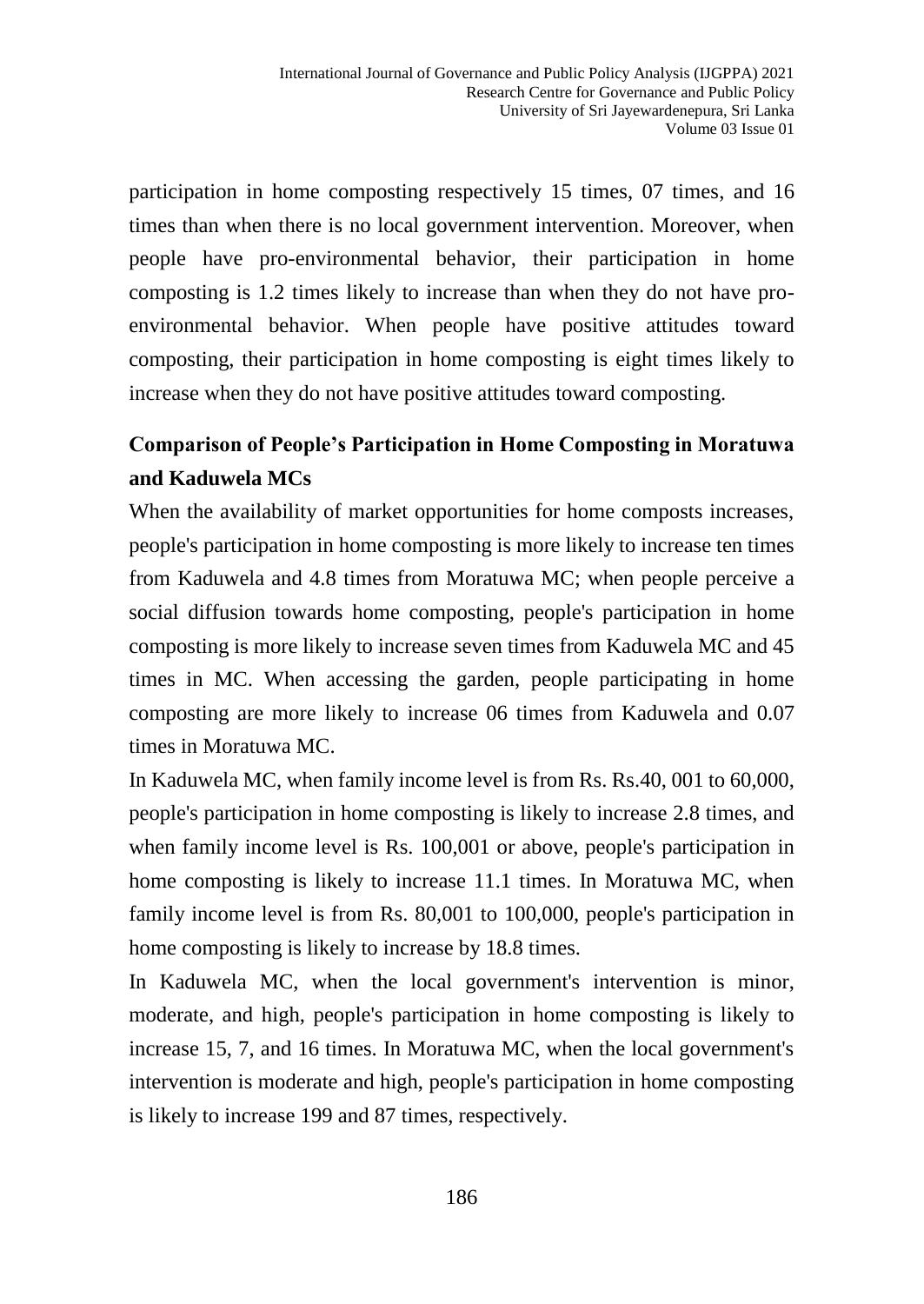When people have pro-environmental behavior, their participation in home composting increases 1.2 times from Kaduwela MC and 1.4 times in Moratuwa MC.

In Kaduwela MC, when people prevent health risks and have positive attitudes on home composting, people's participation in home composting is likely to increase 08 times and 09 times, respectively. But in Moratuwa MC, Prevention from health risks and positive attitudes on home composting do not significantly affect people's participation.

In Moratuwa MC, when people have positive attitudes towards gardening, and general concern for the environment, people's participation in home composting is likely to increase 62 times and 0.35 times, respectively. But in Kaduwela MC, positive attitudes towards gardening and general concern for the environment do not significantly affect people's participation in home composting.

According to the study's findings, people's participation in home composting in Kaduwela MC is relatively better than Moratuwa MC. Many households in Kaduwela MC involve in composting than Moratuwa MC. Availability of market opportunities for home compost, social diffusion, access to the garden, higher levels of family income, moderate and a higher level of government intervention, pro-environmental behavior significantly affect people's participation in home composting in both MCs. In addition to that, attitudes for gardening and general concern for the environment significantly affect people's participation in home composting in Moratuwa MC, and no health risk and attitudes for composting in Kaduwela MC significantly affect people's participation in home composting.

#### **Discussion**

Similar to the findings of this study, many scholars have identified significant factors affecting people's participation in home composting. Bandara in 2010, Guerrero et al. (2013), as cited in Rashmika and Edirisinghe in 2016 found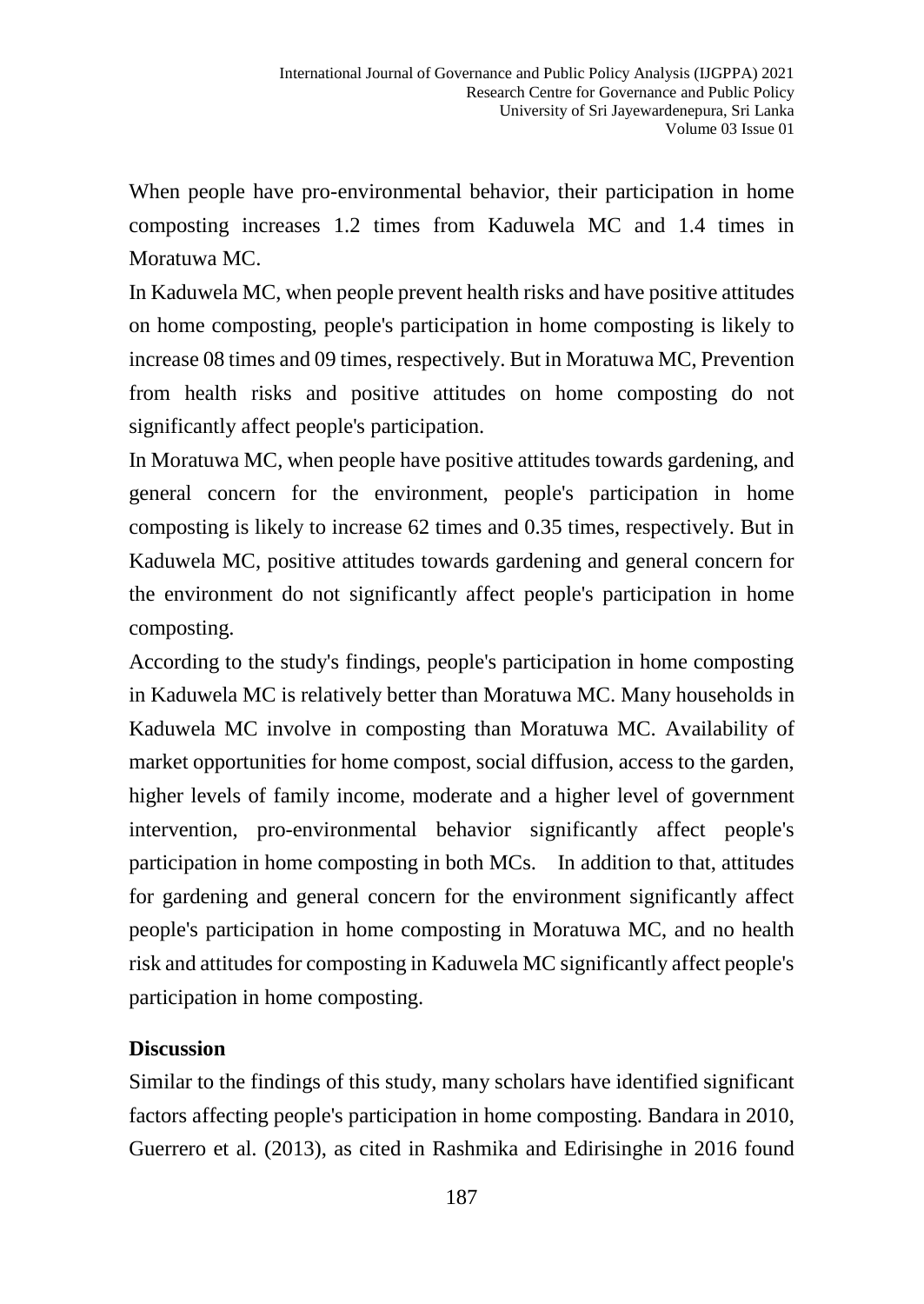that availability of market opportunities is a significant factor affecting home composting. Furthermore, Crossman in 2016, Edgerton et al. in 2009, Park et al. in 2002 confirmed that social diffusion significantly affects home composting. Moreover, various levels of income level significantly affect home composting has been confirmed by Edgerton et al., in 2009, Parfitt et al. (1997), as cited in Jasim and Smith in 2006, Mustapha in 2013, Bandara in 2010. Furthermore, Local authorities' intervention is significantly affecting people's participation in home composting have been confirmed by previous scholars, namely; Vicente and Reis (2008) as cite in Vitor and Mathinho in 2009, Hoornweg et al. in 2000, Beaulieu in 2016, Jacobs et al. 1984 cited by Vitor and Marinho in 2009, Lekammudiyanse and Gunatilake in 2009, Bandara in 2010. Moreover, Pro-environmental behavior significantly affects people's participation in home composting. The same finding was confirmed by Edgerton, et al. in 2009, Turaga et al. (2010); Kollmuss and Agyeman (2002), as cited in Griffiths in 2015, Vining and Ebreo (1989); Hopper and Nielsen (1991); Kilner (1992); Howenstine (1993), as cited in Tucker and Speirs in 2001. Access to the garden as a significant factor affecting people's participation in home composting have been confirmed by Jasim and Smith in 2006, Bandara in 2010, Hoornweg, et al. in 2000, Edgerton et al. in 2008. Besides that, Attitudes on home composting has been identified as a significant factor by Jasim and Smith in 2006, Vitor and Mathinho in 2009, Ajzen and Fishbein (1980); Vicente and Reis (2008) as cited in Vitor and Mathinho in 2009; Valle et al. in 2005, Edgerton et al. in 2009, Park, et al. in 2002. Furthermore, Attitudes on gardening as a significant factor affecting people's participation in home composting have been confirmed by Edgerton, et al. in 2009. General concern on the environment also as a significant factor affecting people's participation in home composting have been confirmed by Schultz et al. (1995) as cited in Edgerton et al. in 2009. Finally, Prevention from health risks as a significant factor affecting people's participation in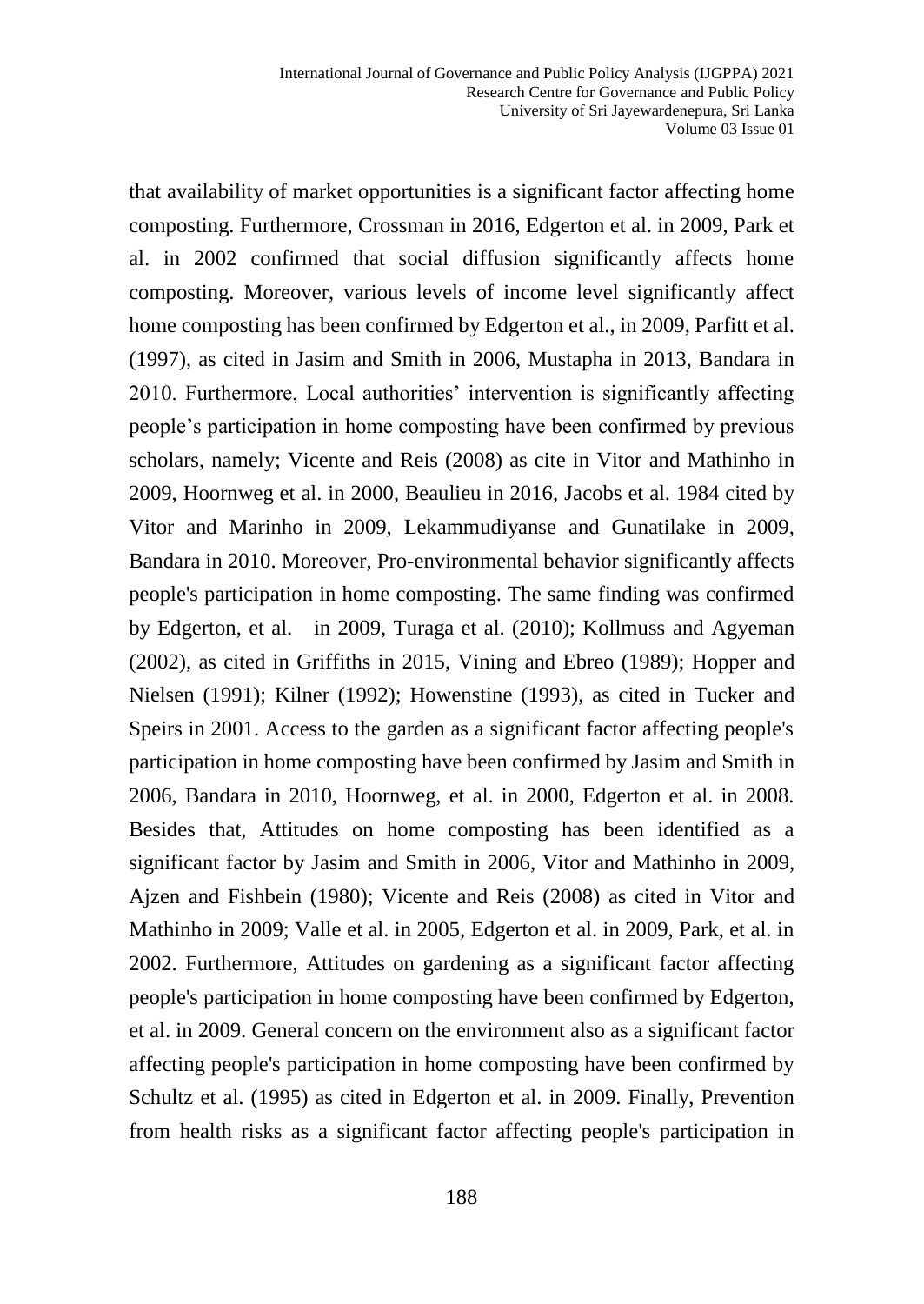home composting have been confirmed by Hoornweg et al. in 2000, Harrison et al. in 2004.

## **Conclusion and Recommendations**

The study was conducted based on Kaduwela and Moratuwa MCs in Western Province in Sri Lanka. Comparatively, the study analyzed both MCs to identify the significant factors affecting people's participation in home composting and its better performance. The study found that the availability of market opportunities for home composts, social diffusion, access to gardens, higher levels of family income level, moderate and higher level of government intervention, pro-environmental behavior significantly affect people's participation in home composting in both MCs. Specifically, attitudes for gardening and general concern for the environment significantly affect Moratuwa MC's and no health risk and attitudes on home composting significantly affect Kaduwela MC's people's participation in home composting. It could be concluded that people's participation in home composting in Kaduwela MC is relatively better than Moratuwa MC. Finally, policy recommendations for both Moratuwa and Kaduwela MCs to uplift the existing composting behavior of households are presented as follows.

#### **Recommendations**

Policy Guidelines for Both Moratuwa and Kaduwela Local Governments to Uplift the Current Composting Behaviour of Households will be suggested as follows:

 Expand more market opportunities for home compost. Create and facilitate the market for home composts, by making aware people about the availability of market opportunities for composts, providing enough knowledge to people for having the capacity to explain the benefits of composting products to their customers, making suitable arrangements to maintain a good price for compost products in the market.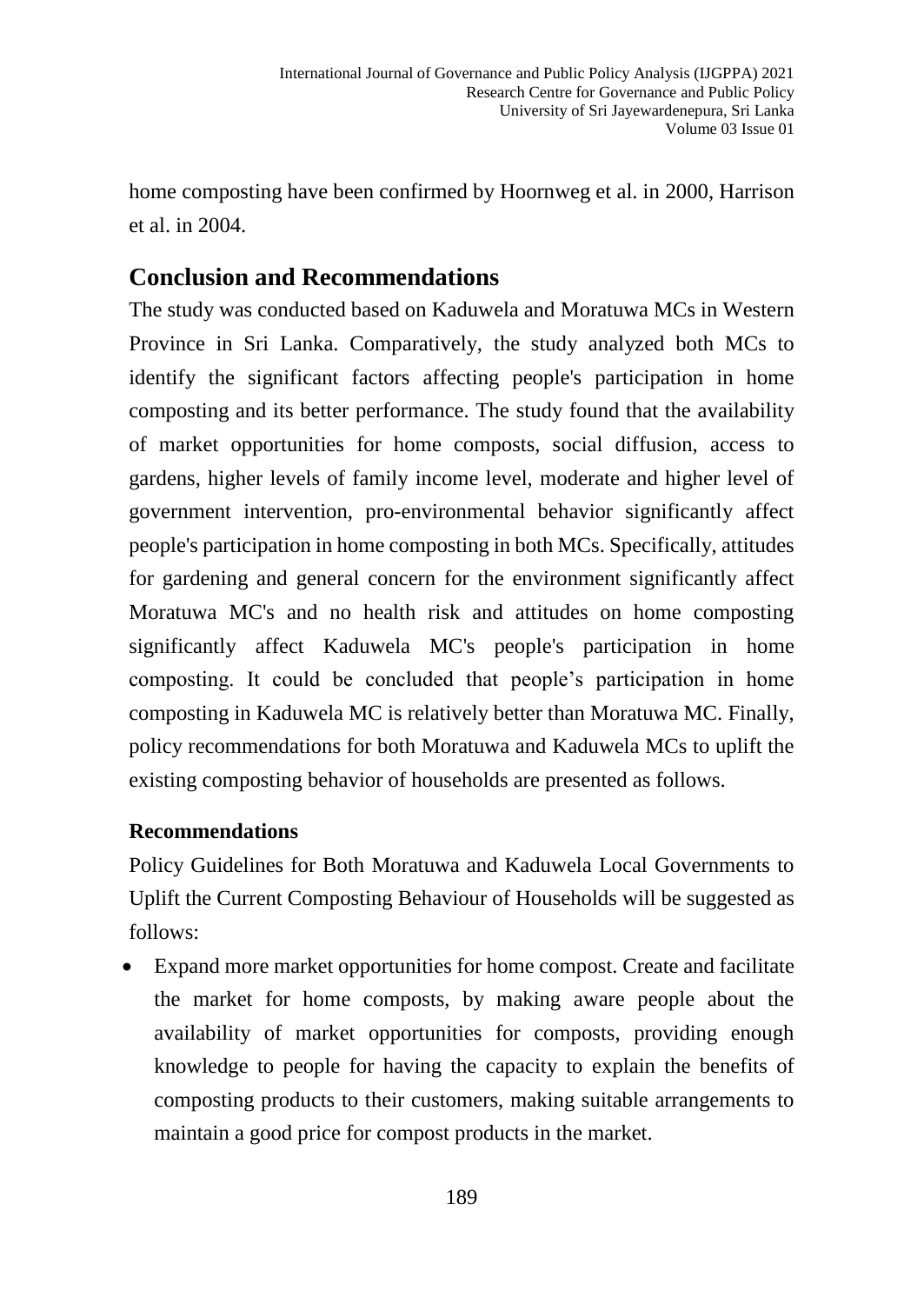- Increase local government's intervention by providing compost bins for free of charge or compost bins at concessionary prices at the request of the people. Provide advisory and monitoring services for people in home composting, facilitate necessary financial assistance such as tax reduction for composting, other grants, and incentives for composting people.
- Uplift the people's pro-environmental behavior by discouraging excess packaging, encouraging them to reuse waste, and recycling newspapers, glasses, aluminum. Encourage buying recycled products, selling or donating reusable wastes, growing and buying organic vegetables.
- Influence people to initiate and continue home composting with interaction and interference among their family/neighbors and other counterparts. Social diffusion could be done by uplifting other initiatives such as local government intervention, availability of market opportunities, and proenvironmental behavior.

## **Specific Recommendations to Moratuwa LG**

- Nurture people's attitudes on gardening and people's positive concern for the environment. Support people for gardening and improving people's general concern on the environment pleasantly, conveniently, timely, and economically.
- Motivate people by providing required assistance and awareness of the benefits of gardening and active involvement in protecting the environment in different aspects such as economically, ecologically, and psychologically.

## **Specific Recommendations to Kaduwela LG**

 Design programs and projects for acknowledging people to provide proper composting sanitary behavior and provide necessary sanitation equipment to avoid composting health problems as diminishing health risk is a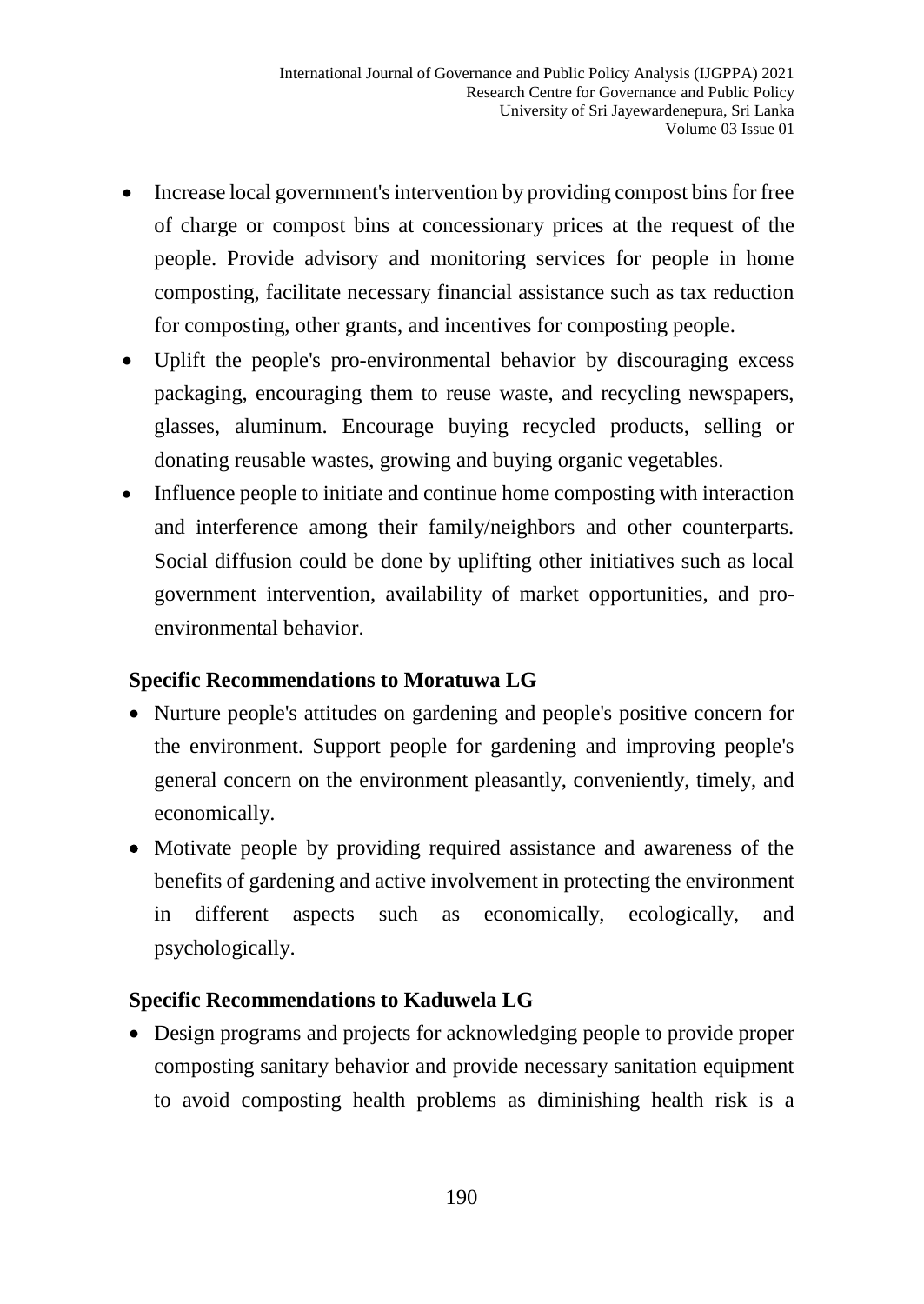significant factor affecting participation in home composting people's lives Kduwela LG.

- Support the composting people by making them aware of the composting process, its benefits, support, and assistance provided by the LG. to motivate them for composting with more positive attitudes.
- Design awareness programs in an attractively and convenient manner with economic benefits.
- Motivate people by providing required financial and instrumental assistance for initiating and continuing home composting and providing awareness of the benefits of composting economically, ecologically, and psychologically.

If the recommendations stated in the above are implemented and maintained adequately with direct political and administrative support and commitment, it will enhance people's participation in home composting.

## **Limitations and Further Research**

This research is based on only two Municipal Councils of the Western province in Sri Lanka. The generalization of the research findings may not be reasonable to other local governments situated in other Provinces. Future research could undertake regarding the rest of the country's Municipal Councils.

## **Acknowledgment**

This research has been funded by the University of Sri Jayewardenepura, Sri Lanka research grants.

## **References**

Al-Suqri, M. N. & Al-Kharusi, R. M. (2015). Information Seeking Behavior and Technology Adoption: Theories and Trends. [http://www.igi-](http://www.igi-global.com/chapter/ajzen-and-fishbeins-theory-of-reasoned-action-tra-1980/127132)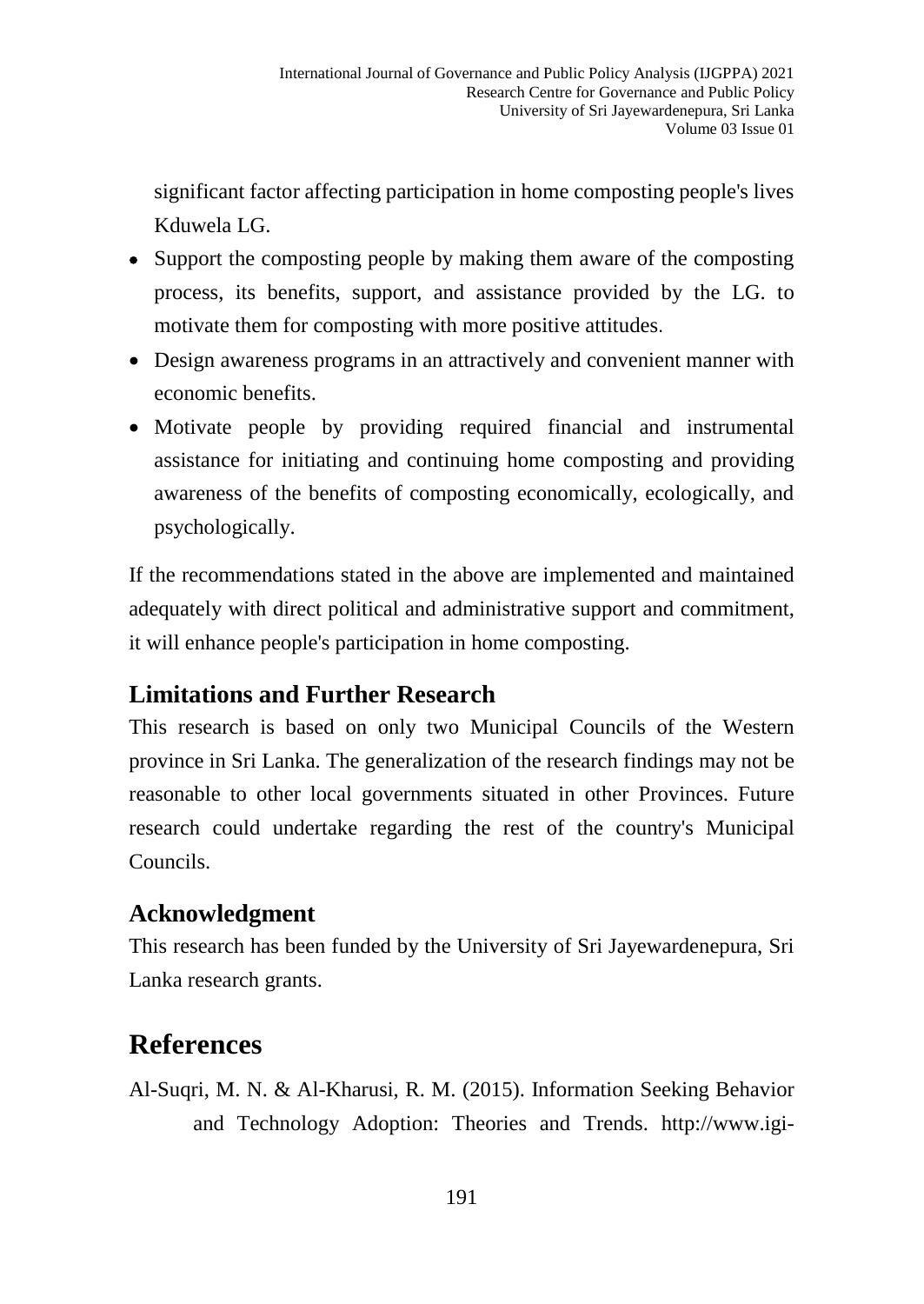[global.com/chapter/ajzen-and-fishbeins-theory-of-reasoned-action](http://www.igi-global.com/chapter/ajzen-and-fishbeins-theory-of-reasoned-action-tra-1980/127132)[tra-1980/127132](http://www.igi-global.com/chapter/ajzen-and-fishbeins-theory-of-reasoned-action-tra-1980/127132)

Anuradha, P. I., & Fernando, R. L. S. (2017). Factors Affecting Successful Implementation of Poverty Alleviation Policy in Sri Lanka. *Journal of Public Administration and Governance, 7*(4). https://doi.org/10.5296/jpag.v7i4.12339

- Bandara, N. J. G. J. (2010). Applicability of Composting for Municipal Solid Waste Management in Sri Lanka. *Journal of Environmental Research and Development, 4*(4)*,* 900-910.
- Beaulieu, D. (2016). Compost Bins: What They Are and How They Work. <http://landscaping.about.com/cs/lazylandscaping/g/compostbin.htm>
- Council Details a preliminary investigation. (2011/12). Moratuwa Municipal Council.
- Cronbach, L. J. (1951). Coefficient alpha and the internal structure of tests. *Psychometrika, 16* (3), 297–334. doi:10.1007/bf02310555
- Crossman, A. (2016). About Education: Diffusion. [http://sociology.about.com/od/D\\_Index/g/Diffusion.htm](http://sociology.about.com/od/D_Index/g/Diffusion.htm)
- Data Collection Survey on Solid Waste Management in Democratic Socialist Republic of Sri Lanka - Final Report. (2016). Japan International Cooperation Agency (JICA) Kokusai Kogyo Co., Ltd.
- Definitions of 'Household'. (2021). [www. collins](http://www.collins/) dictionaries.com. <https://www.collinsdictionary.com/amp/english/household>
- Dharmasiri, L. M. (2020). Waste Management in Sri Lanka: Challenges and Opportunities. *Sri Lanka Journal of social sciences, 9*(7), 72-85.
- Edgerton, E., McKechnie, J., & Dunleavy, K. (2009). Behavioral Determinants of Household Participation in a Home Composting Scheme. *Environment and Behaviour, 41*(2), 151-169. <http://eab.sagepub.com/content/early/2008/03/19/0013916507311900>

Fernando, R. L. S. (2020). People's participation in home composting: an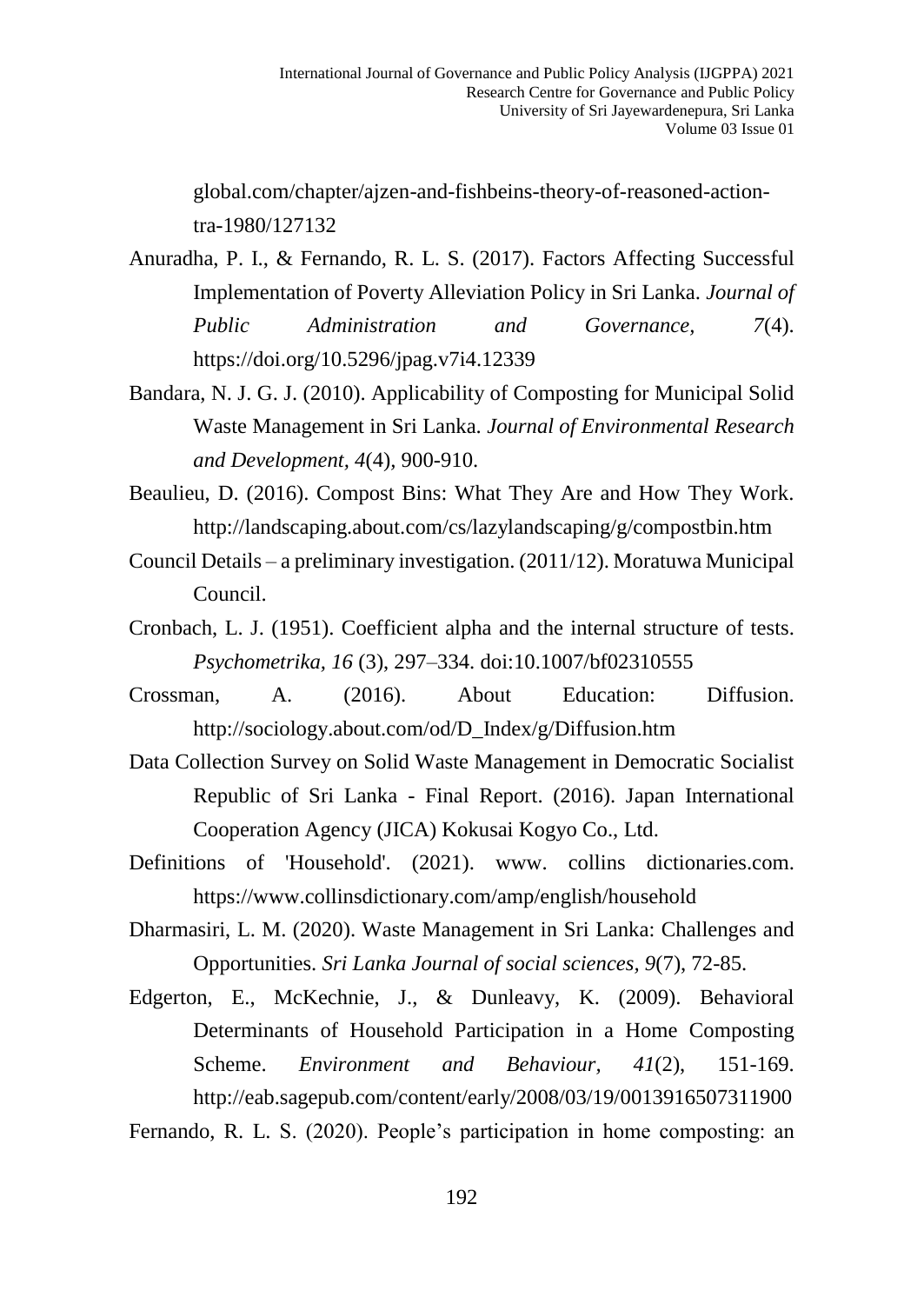exploratory study based on Moratuwa and Kaduwela municipalities in the Western Province of Sri Lanka. *Management of Environmental Quality*, https://doi.org/10.1108/MEQ-03-2020-0051

- Goh, M. L., Tong, D. Y., & Ahmed, E. M. (2012). Extended Theory of Planned Behaviour Model for Measuring Households' Recycling Behaviour in Malaysia. *Advanced Materials Research*, 1691-1695.
- Griffiths, J. (2015). Barriers to household pro-environmental behaviour: an analysis of the influence of values, situational and psychological variables on food waste caddy use in Norwich [Master's thesis]. [https://www.uea.ac.uk/documents/541248/11113801/Griffiths+J.pdf/](https://www.uea.ac.uk/documents/541248/11113801/Griffiths+J.pdf/83994053-2a5f-43d4-ab65-170243014193) [83994053-2a5f-43d4-ab65-170243014193.](https://www.uea.ac.uk/documents/541248/11113801/Griffiths+J.pdf/83994053-2a5f-43d4-ab65-170243014193)
- Gunawardena, A., Steele, P., & De Alwis, A. (2007). Solid waste management in Sri Lanka: Is composting a viable option? *First Annual Research Forum of Sri Lanka Agricultural Economics Association.* Peradeniya: University of Peradeniya.
- Hair, Jr., J. F., Anderson. R. E., Tatham, R. L., & Black, W. C. (2006). Multivariate data Analysis. Upper Saddle River, New Jersey: Prentice Hall.
- Hair, J. F., Ringle, C. M., & Sarstedt, M. (2011). PLS-SEM: Indeed, a silver bullet. *The Journal of Marketing Theory and Practice, 19*(2), 139-152.
- Harrison, E. Z., Olmstead, D., Bonhotal, J., & Regenstein, J. M. (2004). Health and Safety Guidance for Small Scale Composting. Cornell Waste Management Institute. Department of Crop & Soil Sciences. Cornell University.<http://cwmi.css.cornell.edu/smallscaleguidance.pdf>
- Hoornweg, D., Thomas, L., & Otten, L. (2000). Composting and Its Applicability in Developing Countries. Urban Development Division, The World Bank, Washington DC. [http://www.worldbank.org/urban/solid\\_wm/erm/CWG%20folder/uw](http://www.worldbank.org/urban/solid_wm/erm/CWG%20folder/uwp8.pdf) [p8.pdf](http://www.worldbank.org/urban/solid_wm/erm/CWG%20folder/uwp8.pdf)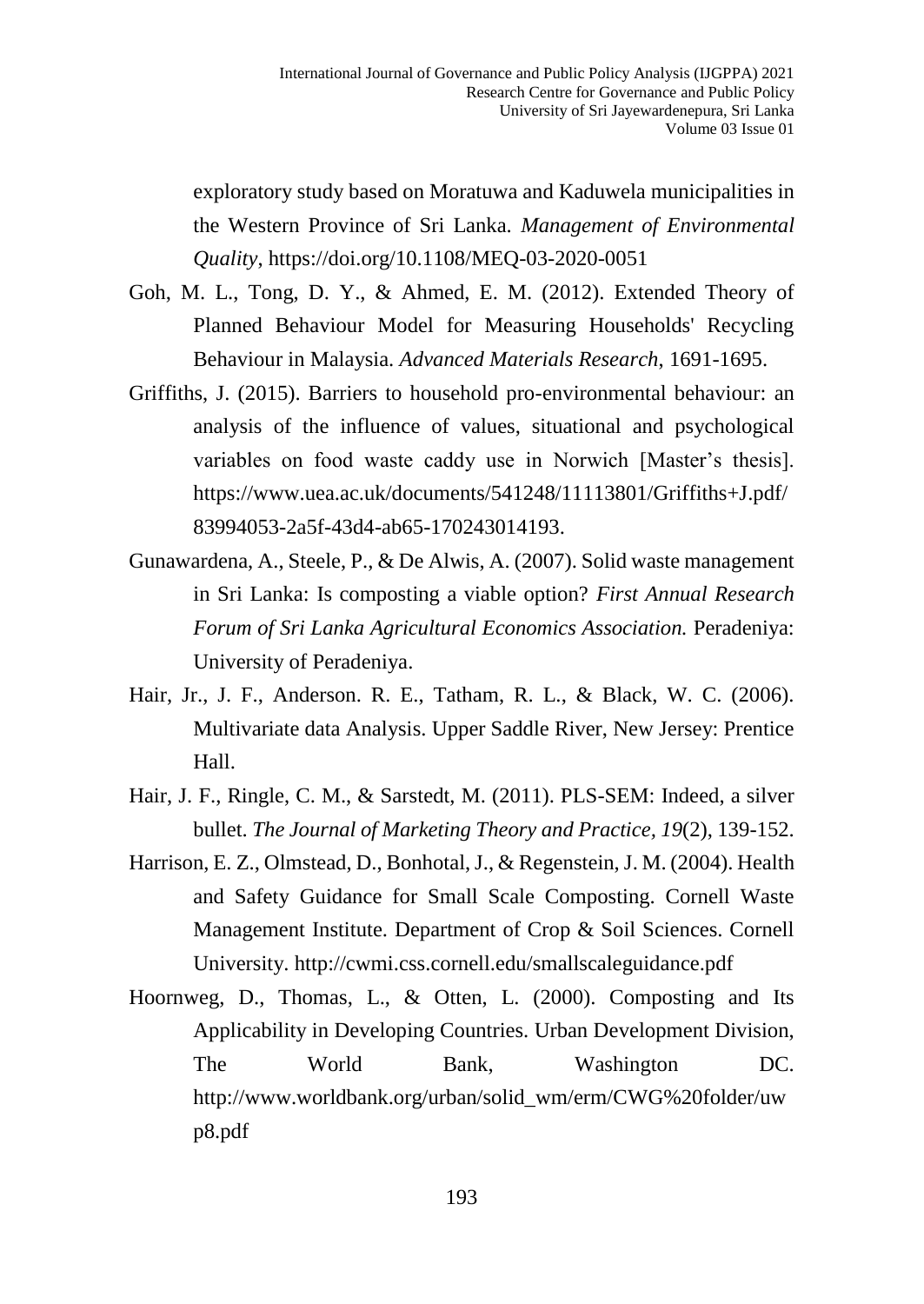- Jasim, S., & Smith, S. R. (2006). The Practicability of Home Composting for the Management of Biodegradable Domestic Solid Waste: Socioeconomic and demographic factors influencing home composting activity in the Borough of Runnymede. Imperial College London[.http://www.imperial.ac.uk/pls/portallive/docs/1/33729708.P](http://www.imperial.ac.uk/pls/portallive/docs/1/33729708.PDF) [DF.](http://www.imperial.ac.uk/pls/portallive/docs/1/33729708.PDF)
- Kaduwela Municipal Council. (2009). www.kaduwela.mc.gov.lk: http://www.kaduwela.mc.gov.lk/about-kaduwela.php.
- Kaduwela Municipal Council. (2019). www.kaduwela.mc.gov.lk. [http://kaduwela.mc.gov.lk/si/?page\\_id=2233&lang=en](http://kaduwela.mc.gov.lk/si/?page_id=2233&lang=en)
- Karunasena, K., & Deng, H. (2012). Critical factors for evaluating the public value of e-government in Sri Lanka. *Government Information Quarterly, 29* (1), 76–84.
- Lekammudiyanse, L. M. M. U. & Gunatilake, S. K. (2009). The efficiency of the Household Compost bin as a Waste Management Technique in Sri Lanka (A Case Study in Gampaha Municipal Council Area). *International Journal of Basic & Applied Sciences, 10* (01), 89 – 94.
- Liyanage, B. C., Gurusinghe, R., Herat, S., & Tateda, M. (2015). Case Study: Finding Better Solutions for Municipal Solid Waste Management in a Semi-Local Authority in Sri Lanka. *Open Journal of Civil Engineering*, *5*, 63-73.<http://dx.doi.org/10.4236/ojce.2015.51007>
- Municipal solid waste. (2016). Business dictionary. http://www.businessdictionary.com/definition/municipal-solidwaste.html
- Mustapha, I. (2013). Composting by households in Canada. [http://www.statcan.gc.ca/pub/16-002-x/2013001/article/11848](http://www.statcan.gc.ca/pub/16-002-x/2013001/article/11848-eng.htm) [eng.htm](http://www.statcan.gc.ca/pub/16-002-x/2013001/article/11848-eng.htm)
- National Solid Waste Management Support Centre. (2011). Annual Report. Colombo: Ministry of Local Government and Provincial Councils.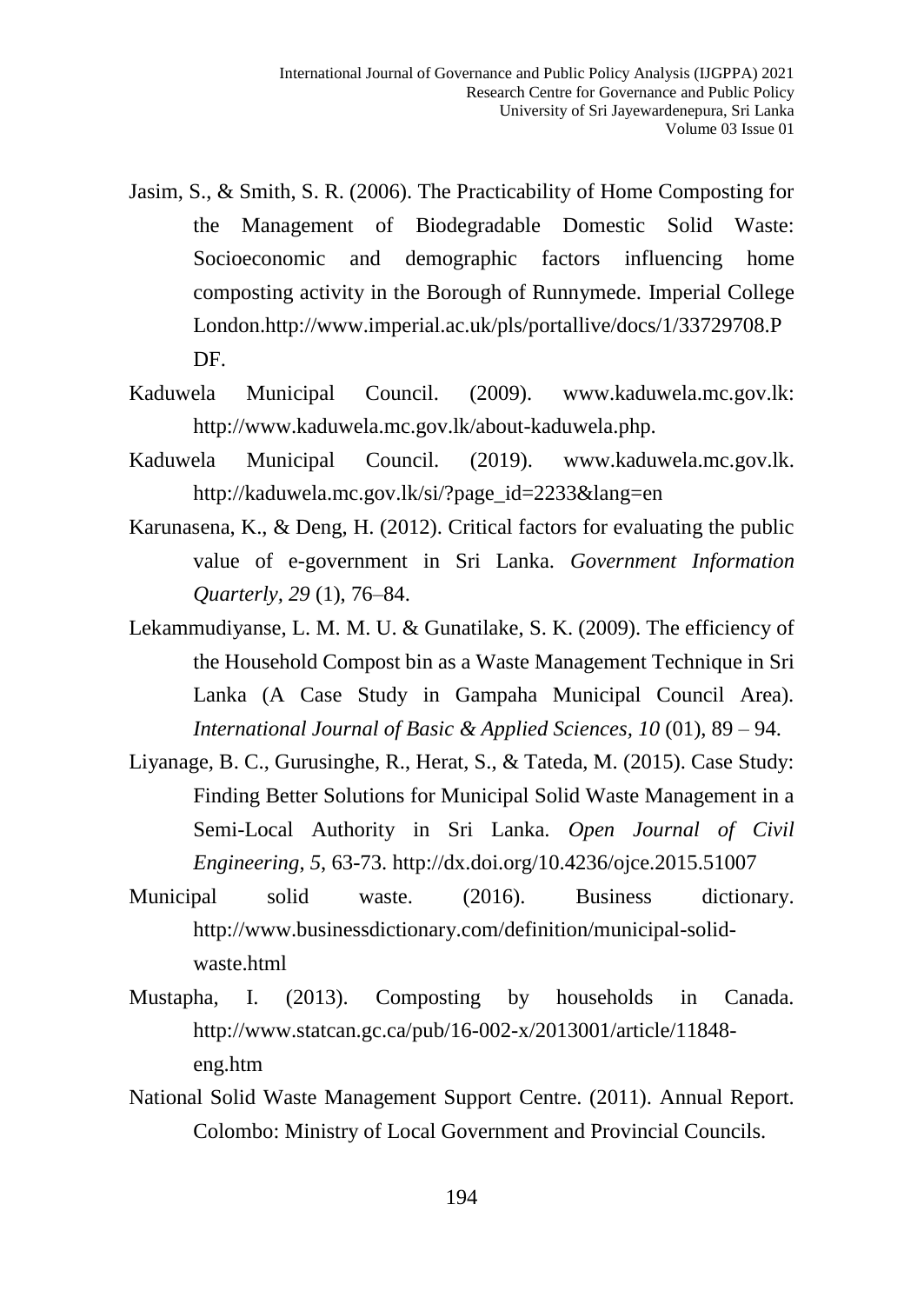Nsimbe, P., Mendoza, H., Wafula, S. T., & Ndejjo, R. (2018). Factors Associated with Composting of Solid Waste at Household Level in Masaka Municipality, Central Uganda. *Journal of Environmental and Public Health*.

https://www.ncbi.nlm.nih.gov/pmc/articles/PMC6276455/

- Park, W. M, Lamons, K.S., & Roberts, R. K. (2002). Factors associated with backyard composting behavior at the household level. *Agricultural and Resource Economics Review*, 147 – 156. [https://www.questia.com/library/journal/1P3-241642361/factors](https://www.questia.com/library/journal/1P3-241642361/factors-associated-with-backyard-composting-behavior)[associated-with-backyard-composting-behavior](https://www.questia.com/library/journal/1P3-241642361/factors-associated-with-backyard-composting-behavior)
- Puopiel, F. (2010). *Solid waste management in Ghana: the case of Tamale Metropolitan Area* [Doctoral dissertation]. https://scholar.google.com/citations?view\_op=view\_citation&hl=en &user=TfUrv4AAAAJ&alert\_preview\_top\_rm=2&citation\_for\_view =TfU-rv4AAAAJ:u5HHmVD\_uO8C
- Rashmika, S.T. & Edirisinghe, J.C. (2016). Factors affecting demand for compost: a case study in Kurunegala. *Journal of Environmental Professionals Sri Lanka, 5*(1), 1–10. DOI: http://doi.org/10.4038/jepsl.v5i1.7864
- Rouse, J., Rothenberger, S., & Zurbrugg, C. (2008). *Market for Compost.* Eawag, P.O. Box 611, 8600 Dübendorf, Switzerland.
- Saja, A. M., Zimar , A. M., & Junaideen, S. M. (2021). Municipal Solid Waste Management Practices and Challenges in the Southeastern Coastal Cities of Sri Lanka. *Sustainability, 13*, 4556. doi:https://doi.org/10.3390/ su13084556
- Samah, A. A., & Aref, F. (2009). People's Participation in Community Development: A Case Study in a Planned Village Settlement in Malaysia. *World Rural Observations*, *1*(2), 45-54.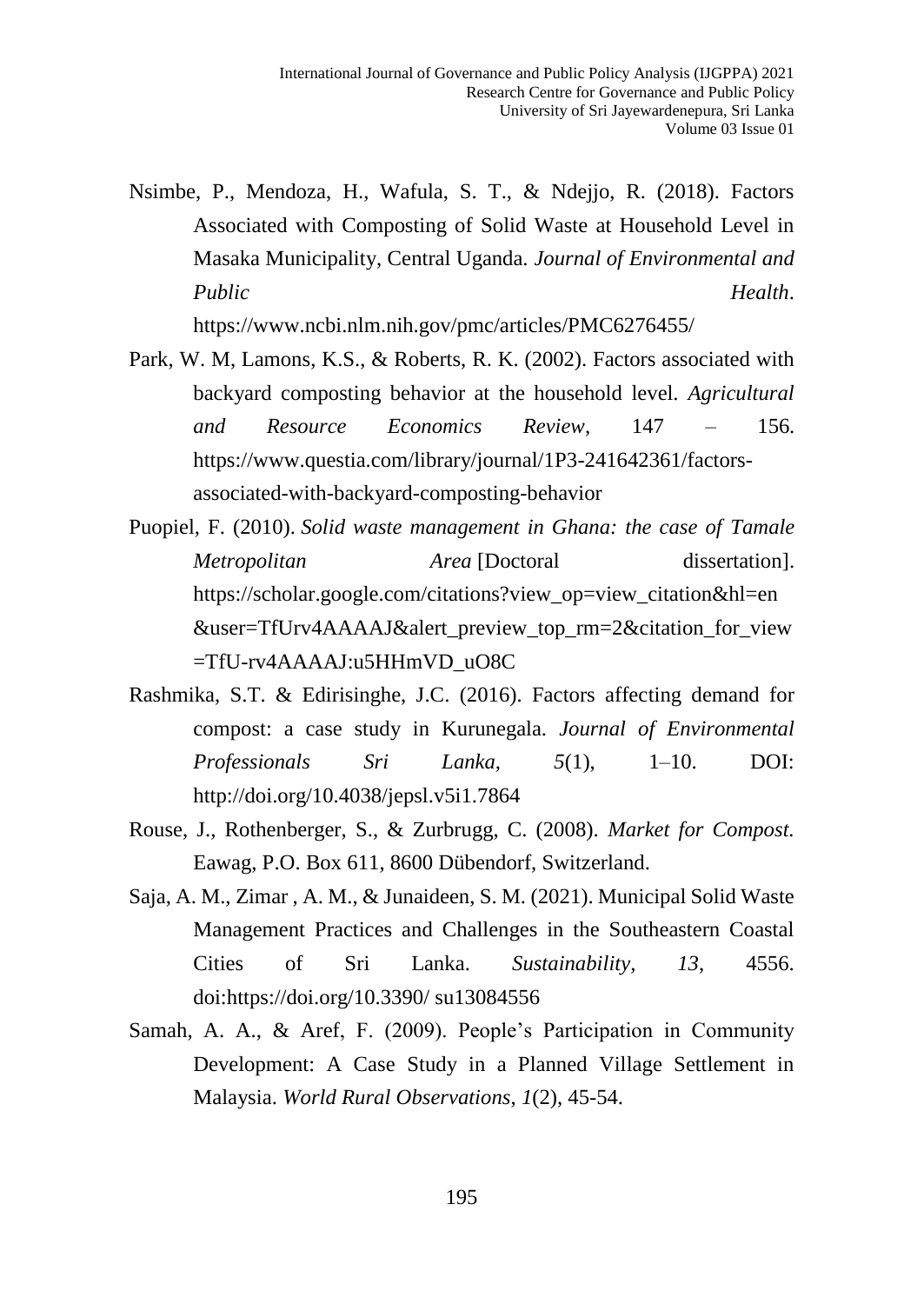- Samarasinha, G. d., Bandara, M. C., & Karun, A. K. (2015). Municipal Solid Waste Composting: Potentials and Constraints. Colombo: Hector Kobbekaduwa Agrarian Research and Training Institute.
- Schultz, J. (2015). Factors influencing community residents' participation in commingled curbside recycling programs: Review. [https://artofcreativelearning.wordpress.com/2015/10/13/factors](https://artofcreativelearning.wordpress.com/2015/10/13/factors-influencing-community-residents-participation-in-commingled-curbside-recycling-programs-review/)[influencing-community-residents-participation-in-commingled](https://artofcreativelearning.wordpress.com/2015/10/13/factors-influencing-community-residents-participation-in-commingled-curbside-recycling-programs-review/)[curbside-recycling-programs-review/](https://artofcreativelearning.wordpress.com/2015/10/13/factors-influencing-community-residents-participation-in-commingled-curbside-recycling-programs-review/)
- Sinnathamby, V., Paul, J.G., Dasanayaka, S., Gunawardena, S., & Fernando, S. (2016). Factors Affecting Sustainability of Municipal Solid Waste Composting Projects in Sri Lanka. *1 st International Research Conference iNCOTeM*. Department of Management of Technology, University of Moratuwa, Sri Lanka. https://www.researchgate.net/publication/312493252\_Factors\_Affect ing\_Sustainability\_Of\_Municipal\_Solid\_Waste\_Composting\_Project s\_ In\_ Sri\_ Lanka
- Tucker, P., & Speirs, D. (2001). Understanding Home Composting Behaviour - A Technical Monograph. Paisley: University of Paisley.
- UNDP/UN-Habitat. (2002). Profile: Moratuwa Municipal Council. Sustainable Cities Programme (S.C.P.): Sustainable Colombo Core Area Project (SCCP II). <http://www.unhabitat.lk/downloads/SCP/Moratuwa.pdf>
- Valle, P.O.D., Rebelo, E., Reis, E., & Menezes, J. (2005). Combining Behavioral Theories to Predict Recycling Involvement. *Environment and Behavior, 37*(3), 364-396. <https://doi.org/10.1177/0013916504272563>
- Vicente. P., & Reis, E., (2008). Factors influencing households' participation in recycling. *Waste Manag: Res*, *26*(2), 140-146. <http://wmr.sagepub.com/content/26/2/140.abstract>